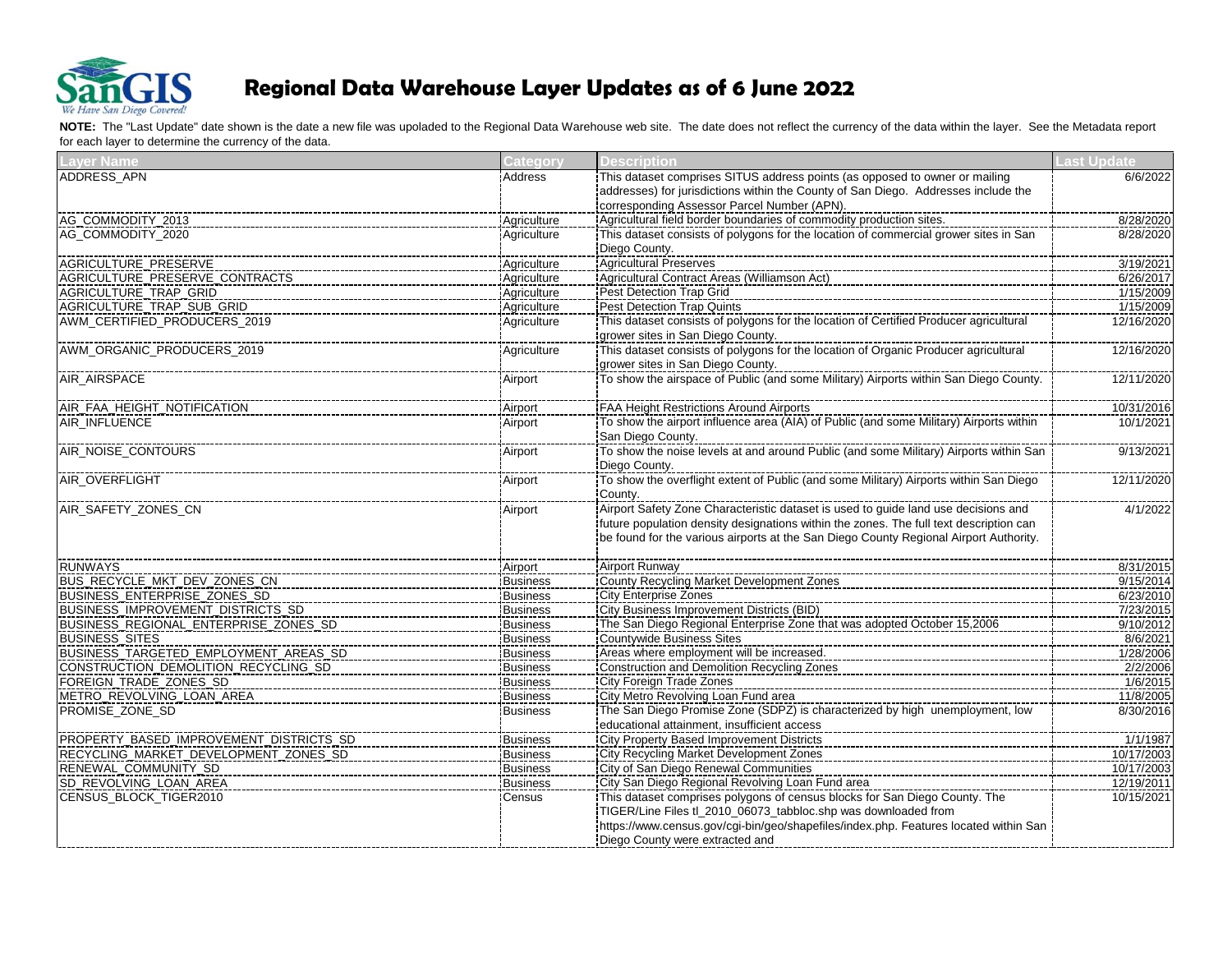

| <b>Layer Name</b>                     | Category  | <b>Description</b>                                                                                                                                                                                   | Last Update |
|---------------------------------------|-----------|------------------------------------------------------------------------------------------------------------------------------------------------------------------------------------------------------|-------------|
| CENSUS_BLOCK_TIGER2020                | Census    | This dataset comprises polygons of census blocks for San Diego County. The                                                                                                                           | 11/12/2021  |
|                                       |           | TIGER/Line Files tl_2020_06_tabblock20.shp was downloaded from                                                                                                                                       |             |
|                                       |           | https://www.census.gov/cgi-bin/geo/shapefiles/index.php. Features located within San                                                                                                                 |             |
|                                       |           | Diego County were extracted and                                                                                                                                                                      |             |
| <b>CENSUS BLOCKGROUPS</b>             | Census    |                                                                                                                                                                                                      | 4/22/2022   |
|                                       |           | from the United States Census Bureau                                                                                                                                                                 |             |
|                                       |           |                                                                                                                                                                                                      |             |
| CENSUS_BLOCKGROUPTIGER2010            | Census    | Polygons representing 2010 US Census Bureau census block groups for San Diego                                                                                                                        | 10/15/2021  |
|                                       |           | County from the United States Census Bureau                                                                                                                                                          |             |
| <b>CENSUS BLOCKGROUPTIGER2020</b>     | Census    |                                                                                                                                                                                                      | 11/12/2021  |
|                                       |           | County from the United States Census Bureau                                                                                                                                                          |             |
| CENSUS_BLOCKS_2010                    | Census    | Census Blocks (2010) with summary demographics. A census block is the smallest                                                                                                                       | 1/15/2015   |
|                                       |           | geographic unit used by the United States Census Bureau for the tabulation of 100-                                                                                                                   |             |
|                                       |           | percent data (data collected from all houses, rather than a sample of houses).                                                                                                                       |             |
|                                       |           |                                                                                                                                                                                                      |             |
| CENSUS BLOCKS 2020                    | Census    |                                                                                                                                                                                                      | 4/22/2022   |
|                                       |           | on data provided by the US Census Bureau. This data may be edited by SANDAG                                                                                                                          |             |
|                                       |           | and/or SanGIS to match local boundary datasets.                                                                                                                                                      |             |
|                                       |           |                                                                                                                                                                                                      |             |
|                                       |           | Feature Type: Polygon                                                                                                                                                                                |             |
| CENSUS_TRACT_TIGER2010                | Census    |                                                                                                                                                                                                      | 10/15/2021  |
|                                       |           | from the United States Census Bureau                                                                                                                                                                 |             |
| CENSUS TRACT TIGER2020                | Census    |                                                                                                                                                                                                      | 11/12/2021  |
|                                       |           | from the United States Census Bureau                                                                                                                                                                 |             |
| CENSUS_TRACTS_2010                    | Census    | https://www.community.community.community.community.community.community.community.community.community.communit<br> Census Tracts (2010) with summary demographics. Census tracts are subdivided into | 1/15/2015   |
|                                       |           | block groups and census blocks.                                                                                                                                                                      |             |
| CENSUS_TRACTS_2020                    | Census    |                                                                                                                                                                                                      | 4/22/2022   |
|                                       |           | derived the CENSUS_BLOCK layer.                                                                                                                                                                      |             |
| MAJOR_STATISTICAL_AREA_2010           | Census    | Major Statistical Areas                                                                                                                                                                              | 1/1/2003    |
| SUBREGIONAL_AREAS_2010                | Census    |                                                                                                                                                                                                      | 4/24/2015   |
| BIKE MASTER PLAN SD                   | Community | City of San Diego Bicycle Master Plan                                                                                                                                                                | 12/11/2020  |
| CMTY_BIKE_PLAN_CN                     | Community | <b>Bicycle network</b>                                                                                                                                                                               | 9/24/2021   |
| CMTY_GP_HOUSING_ELEM_INV_EXST         | Community |                                                                                                                                                                                                      | 6/3/2022    |
| CMTY_HEX_GRID_060_ACRES               | Community |                                                                                                                                                                                                      | 1/11/2017   |
|                                       |           | community to sub regional data for landuse planning and Live Well analytics, e.g.,                                                                                                                   |             |
|                                       |           | rate of event per population or amount and intensity of issue per area.                                                                                                                              |             |
|                                       |           |                                                                                                                                                                                                      |             |
| CMTY_HEX_GRID_240_ACRES               | Community |                                                                                                                                                                                                      | 1/11/2017   |
|                                       |           | displaying community to sub regional data for landuse planning and Live Well                                                                                                                         |             |
|                                       |           | analytics, e.g., rate of event per population or amount and intensity of issue per area.                                                                                                             |             |
| CMTY_HEX_GRID_960_ACRES               | Community |                                                                                                                                                                                                      | 1/11/2017   |
|                                       |           | displaying community to sub regional data for landuse planning and Live Well                                                                                                                         |             |
|                                       |           | analytics, e.g., rate of event per population or amount and intensity of issue per area.                                                                                                             |             |
|                                       |           |                                                                                                                                                                                                      |             |
| CMTY PLAN IMPLEMENTATION OVERLAY ZONE | Community | Collection of the ordinances which comprise the Community Plan Implementation                                                                                                                        | 5/10/2021   |
|                                       |           | Overlay Zone                                                                                                                                                                                         |             |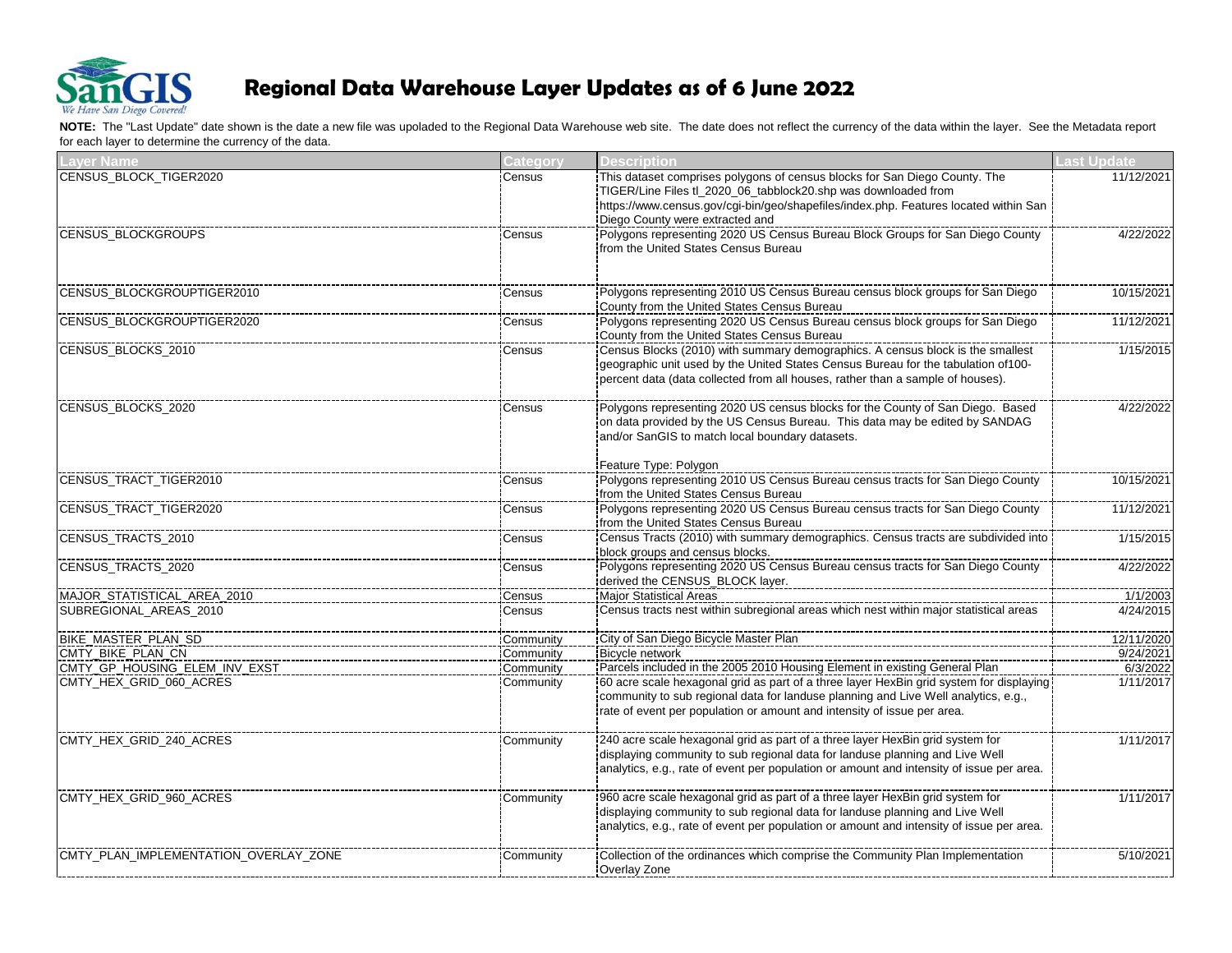

| <b>Layer Name</b>                             | Category        | <b>Description</b>                                                                      | <b>Last Update</b> |
|-----------------------------------------------|-----------------|-----------------------------------------------------------------------------------------|--------------------|
| CMTY_VILLAGE_CORE_CN                          | Community       | The Village Core boundaries are for use with the Traffic Impact Fee Ordinance. They     | 1/27/2021          |
|                                               |                 | are loosely based on SANDAG's Smart Growth Opportunity Areas and altered based          |                    |
|                                               |                 | on the General Plan land uses.                                                          |                    |
| CMTY_VILLAGES_CN                              | Community       | Community Villages in County of San Diego                                               | 1/30/2017          |
| COMMUNITY_PLAN_CN                             | Community       | County Community Plans & Sponsor Groups                                                 | 3/25/2019          |
| COMMUNITY_PLAN_SD                             | Community       |                                                                                         | 4/8/2022           |
|                                               |                 | community land use policy plans specific to these geographic areas.                     |                    |
| <b>COMMUNITY_POINTS</b>                       | Community       | Community Points. This layer depicts communities and neighborhoods as points with       | 8/19/2014          |
|                                               |                 | their respective names. Communities within the City of San Diego and the                |                    |
|                                               |                 | unincorporated areas of San Diego County are included. Used small scale mapping         |                    |
|                                               |                 | efforts.                                                                                |                    |
| GENERAL_PLAN_CIRCULATION_ELEMENTS_CN          | Community       |                                                                                         | 8/27/2021          |
|                                               |                 | balanced, multi-modal transportation system for the movement of people and goods        |                    |
|                                               |                 | within the unincorporated areas of the County of San Diego.                             |                    |
| GENERAL PLAN EXISTING CN                      | Community       |                                                                                         | 8/27/2021          |
|                                               |                 | industry, open space, education, public buildings and grounds, waste disposal           |                    |
|                                               |                 | facilities and other land uses.                                                         |                    |
| <b>GENERAL PLAN HISTORIC CN</b>               | Community       |                                                                                         | 6/26/2017          |
|                                               |                 | 2011. This layer exists for historic puroposes only. It has been updated and replaced   |                    |
|                                               |                 | by CMTY_GENERAL_PLAN_CN.                                                                |                    |
| GENERAL_PLAN_HOUSING_ELEM_INVENTORY_GP_UPDATE | Community       |                                                                                         | 7/6/2020           |
| GENERAL PLAN LAND USE SD                      | Community       |                                                                                         | 5/6/2022           |
| <b>GENERAL PLAN TRAILS CN</b>                 | Community       | County General Plan Trails was created to show proposed trails shown on community       | 4/1/2022           |
|                                               |                 | trails maps contained in the Community Trails Master Plan or on the Regional Trails     |                    |
|                                               |                 | Map in the Public Facilities Element depicting corridors of general alignments.         |                    |
| HOUSING_SOLUTION_AREAS                        | Community       | This map represents parcels that may be eligible to use the Housing Solutions           | 5/6/2022           |
|                                               |                 | regulations based on their location within a Transit Priority Area and zoning for       |                    |
|                                               |                 | multiple dwelling units.                                                                |                    |
| REGIONAL_CATEGORIES                           | Community       |                                                                                         | 8/27/2021          |
|                                               |                 | Not used to regulate allowed uses or intensities of individual development proposals.   |                    |
|                                               |                 | Instead, it is intended to provide a structure for the location of specific Land Use.   |                    |
| RESOURCE_CONSERVATION_AREAS                   | Community       |                                                                                         | 9/15/2014          |
|                                               |                 | in a manner best satisfying public and private objectives. Such areas may include       |                    |
|                                               |                 | goundwater problem areas, coastal wetlands, native wildlife habitat, historical sites   |                    |
| <b>CEMETERY</b>                               | District        | Cementary District locations within San Diego County.                                   | 12/16/2021         |
| COMMUNITY_COLLEGE_DISTRICTS                   | <b>District</b> | Community College Districts locations within San Diego County.                          | 12/16/2021         |
| COMMUNITY_SERVICE_DISTRICTS                   | <b>District</b> | ICommunity Service District locations within San Diego County.                          | 12/16/2021         |
| <b>CONGRESSIONAL_DISTRICTS</b>                | <b>District</b> | Congressional Districts per 2010 census                                                 | 3/4/2022           |
| COUNCIL_DISTRICTS                             | <b>District</b> |                                                                                         | 12/16/2021         |
|                                               |                 | cities within the County of San Diego where districting has occured.                    |                    |
| DARK SKIES ZONE BC                            | <b>District</b> | Dark Sky Zones B and C.                                                                 | 1/30/2012          |
| <b>DIST COUNCIL SD 2021</b>                   | <b>District</b> | The boundaries of these Council Districts represent those in the Final Redistricting    | 1/28/2022          |
|                                               |                 | Plan shall not be adjusted and effective until after the next regularly scheduled       |                    |
|                                               |                 | general election for Council seats following the redistricting expected to be November, |                    |
|                                               |                 |                                                                                         |                    |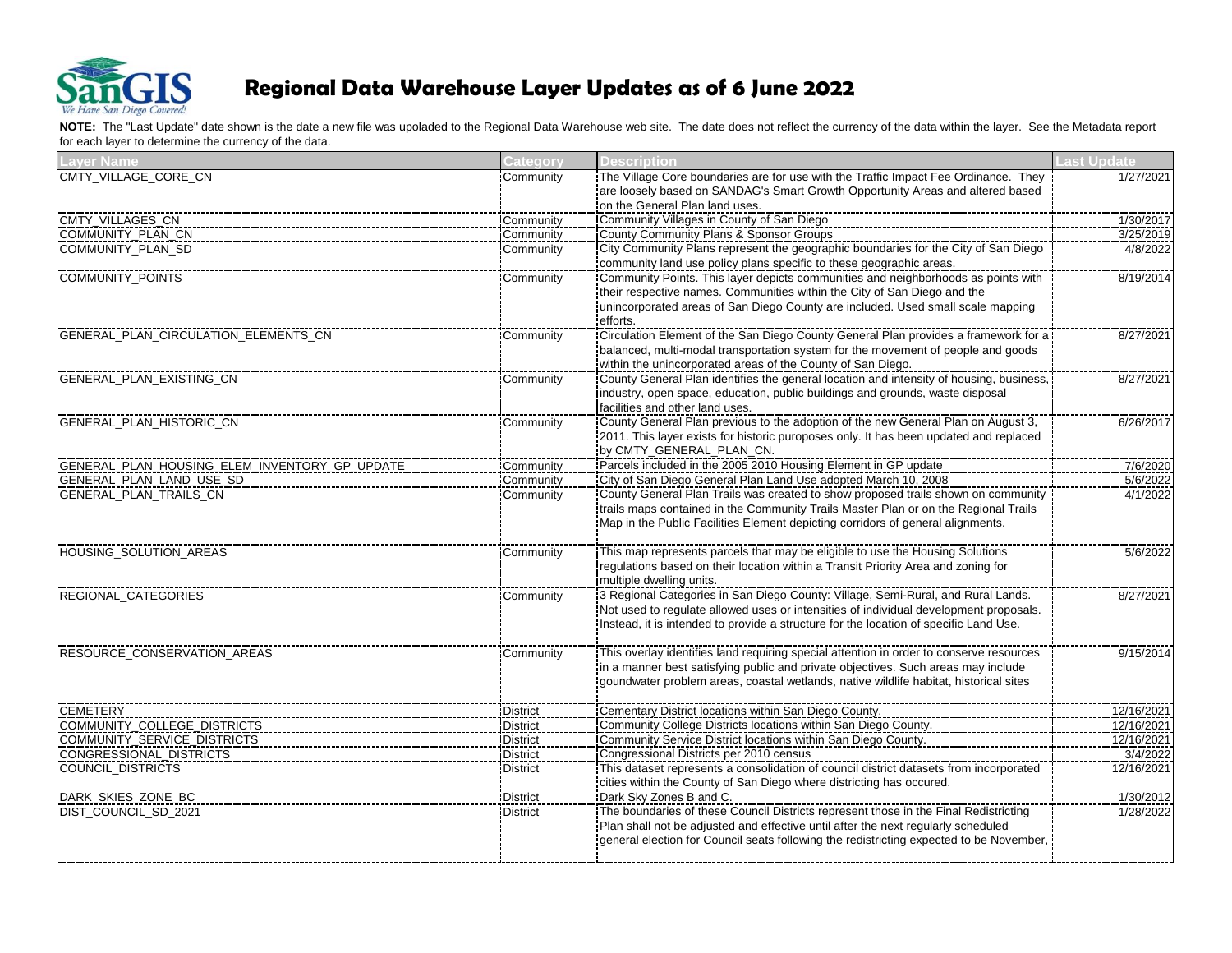

| <b>Laver Name</b>                | <b>Category</b> | <b>Description</b>                                                                                                                                          | <b>Last Update</b> |
|----------------------------------|-----------------|-------------------------------------------------------------------------------------------------------------------------------------------------------------|--------------------|
| <b>DIST SUPERVISOR IRC</b>       | <b>District</b> | Five (5) Supervisoral Districts of San Diego County with IRC approved technical                                                                             | 2/28/2022          |
|                                  |                 | changes on January 12, 2022.                                                                                                                                |                    |
|                                  |                 | This dataset represents the IRC geometry but has been reprojected to NAD 1983                                                                               |                    |
|                                  |                 | StatePlane California VI FIPS 0406                                                                                                                          |                    |
| ELECTIONPRECINCT02232016         | <b>District</b> | The Precinct_Consolidated data set has been established for the purpose of                                                                                  | 2/11/2016          |
|                                  |                 | conducting the February 23, 2016 Carlsbad Special Municipal Election and to provide                                                                         |                    |
|                                  |                 | election precinct and district information to interested parties.                                                                                           |                    |
| ELECTIONPRECINCT03032020         | <b>District</b> | This election (consolidated) precinct data set has been established for the purpose of                                                                      | 1/2/2020           |
|                                  |                 | conducting the March 3rd, 2020 Presidential Primary Election and to provide election                                                                        |                    |
|                                  |                 | precinct information to interested parties.                                                                                                                 |                    |
| ELECTIONPRECINCT04062021         | <b>District</b> | For the function of conducting elections in the County of San Diego, precinct                                                                               | 2/12/2021          |
|                                  |                 | consolidations are used to combine established adjoining voter precinct tracts within                                                                       |                    |
|                                  |                 | the same ballot group into election precincts.                                                                                                              |                    |
| ELECTIONPRECINCT04242018         | <b>District</b> | This election (consolidated) precinct data set has been established for the purpose of                                                                      | 2/11/2016          |
|                                  |                 | conducting the April 24, 2018 Rancho Santa Fe School District Special Vacancy                                                                               |                    |
|                                  |                 | Election and to provide election precinct and district information to interested parties.                                                                   |                    |
|                                  |                 |                                                                                                                                                             |                    |
| ELECTIONPRECINCT06052018         | <b>District</b> | This election (consolidated) precinct data set has been established for the purpose of                                                                      | 4/30/2018          |
|                                  |                 | conducting the June 5, 2018 Gubernatorial Primary Election and to provide election                                                                          |                    |
|                                  |                 | precinct and district information to interested parties.                                                                                                    |                    |
| ELECTIONPRECINCT06072016         | <b>District</b> | The Precinct_Consolidated data set has been established for the purpose of                                                                                  | 4/6/2016           |
|                                  |                 | conducting the June 7, 2016 Presidential Primary Election and to provide election                                                                           |                    |
|                                  |                 | precinct and district information to interested parties.                                                                                                    |                    |
| ELECTIONPRECINCT09142021         | <b>District</b> | This election (consolidated) precinct data set has been established for the purpose of                                                                      | 7/29/2021          |
|                                  |                 | conducting the September 14, 2021 California Gubernatorial Recall Election and to                                                                           |                    |
|                                  |                 | provide election precinct information to interested parties.                                                                                                |                    |
| ELECTIONPRECINCT11032020         | <b>District</b> | This election (consolidated) precinct data set has been established for the purpose of                                                                      | 9/3/2020           |
|                                  |                 | conducting the November 3rd, 2020 Presidential General Election and to provide                                                                              |                    |
|                                  |                 | election precinct information to interested parties.                                                                                                        |                    |
| ELECTIONPRECINCT11042008         | <b>District</b> | The ElectionPrecinct11042008 data set has been established for the purpose of                                                                               | 1/19/2017          |
|                                  |                 | conducting the November 4, 2008 Presidential General Election and to provide                                                                                |                    |
|                                  |                 | election precinct and district information to interested parties.                                                                                           |                    |
| ELECTIONPRECINCT11062018         | District        | This election (consolidated) precinct data set has been established for the purpose of                                                                      | 9/18/2018          |
|                                  |                 | conducting the November 6, 2018 Gubernatorial General Election and to provide                                                                               |                    |
|                                  |                 | election precinct and district information to interested parties.                                                                                           |                    |
| ELECTIONPRECINCT11072017         | <b>District</b> | The Precinct_Consolidated data set has been established for the purpose of                                                                                  | 9/21/2017          |
|                                  |                 | conducting the November 7, 2017 City of Poway Special Municipal Election and to                                                                             |                    |
|                                  |                 | provide election precinct and district information to interested parties.                                                                                   |                    |
| ELECTIONPRECINCT11082016         | <b>District</b> | The Precinct_Consolidated data set has been established for the purpose of                                                                                  | 10/3/2016          |
|                                  |                 | conducting the November 8, 2016 Presidential General Election and to provide                                                                                |                    |
|                                  |                 |                                                                                                                                                             |                    |
| ELECTIONPRECINCTS04052022        | <b>District</b> | election precinct and district information to interested parties.<br>This election (consolidated) precinct data set has been established for the purpose of | 2/9/2022           |
|                                  |                 |                                                                                                                                                             |                    |
|                                  |                 | conducting the April 5, 2022 Assembly District 80 Special Primary Election and to                                                                           |                    |
|                                  |                 | provide election precinct information to interested parties.                                                                                                |                    |
| ELECTIONPRECINCTS06072022        | <b>District</b> | This election (consolidated) precinct data set has been established for the purpose of                                                                      | 4/20/2022          |
|                                  |                 | conducting the June 7, 2022 Gubernatorial Primary Election and to provide election                                                                          |                    |
|                                  |                 | precinct information to interested parties.                                                                                                                 |                    |
| FIRE_BATTALION_DISTRICTS         | District        | <b>Fire Battalion Districts</b>                                                                                                                             | 8/29/2017          |
| <b>FIRE_PROTECTION_DISTRICTS</b> | <b>District</b> | Fire Protection Districts within San Diego County.                                                                                                          | 12/16/2021         |
| <b>FLOOD</b>                     | <b>District</b> | Flood Districts within San Diego County.                                                                                                                    | 12/16/2021         |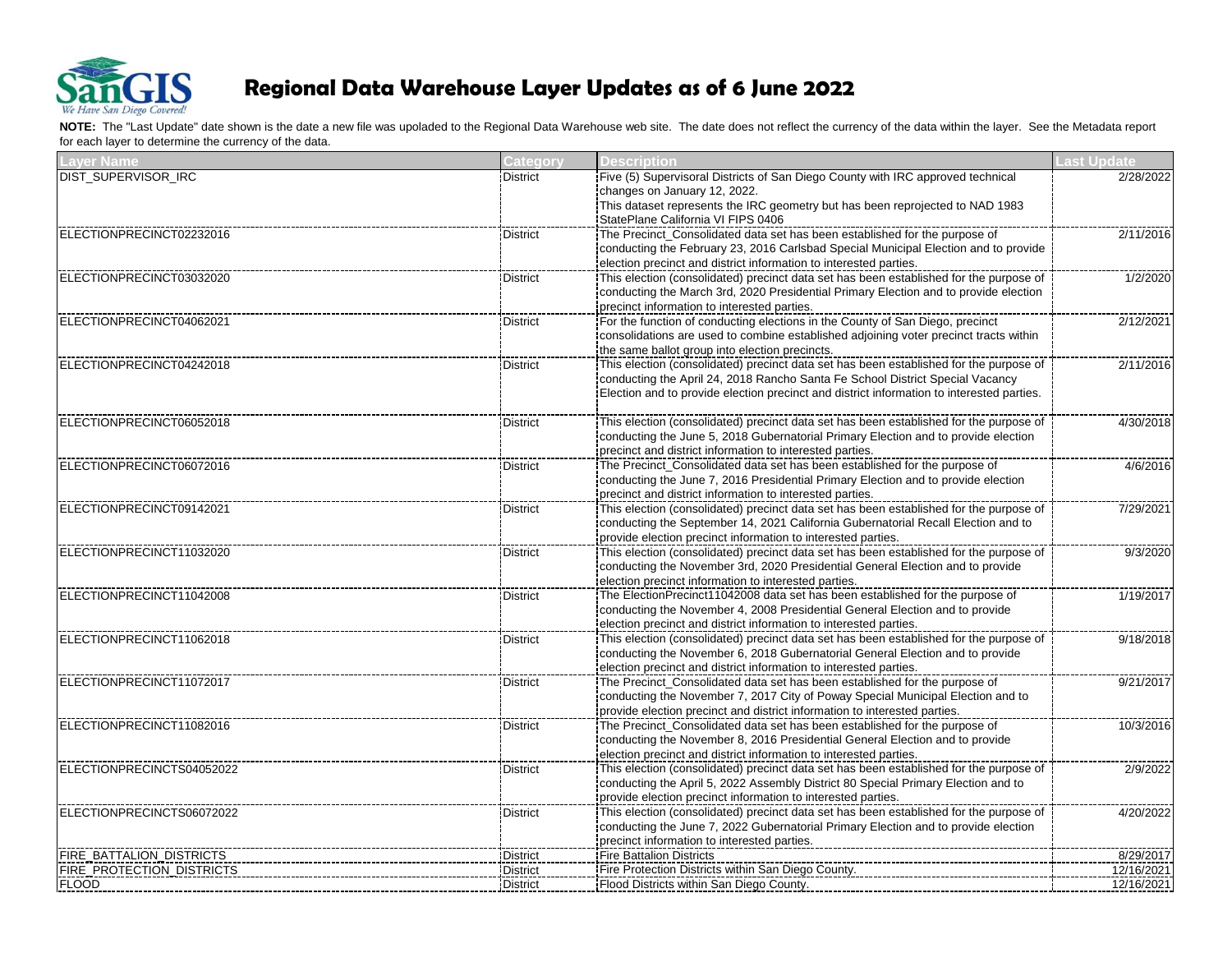

| <b>Laver Name</b>                                     | <b>Category</b> | Description                                                                                                                      | ast Update |
|-------------------------------------------------------|-----------------|----------------------------------------------------------------------------------------------------------------------------------|------------|
| HEALTH_AND_HUMAN_SERVICE_REGIONS_CN                   | <b>District</b> | County Health & Human Services Regions                                                                                           | 5/4/2020   |
| HISTORIC_DISTRICTS_SD                                 | <b>District</b> | City of San Diego Historical Districts                                                                                           | 4/8/2022   |
| <b>HOSPITAL_DISTRICTS</b>                             | <b>District</b> | Hospital Districts within San Diego County.                                                                                      | 12/16/2021 |
| <b>LIGHTING</b>                                       | <b>District</b> | Lighting Districts within San Diego County.                                                                                      | 12/16/2021 |
| MAINTENANCE_ASSESSMENT_DISTRICTS_SD                   | <b>District</b> | City Maintenance Assessment Districts                                                                                            | 7/21/2015  |
| MAINTENANCE_DISTRICTS                                 | <b>District</b> | Maintenance Districts within San Diego County.                                                                                   | 12/16/2021 |
| METRO_WATER                                           | <b>District</b> | Metro Water Districts within San Diego County.                                                                                   | 12/16/2021 |
| MISCELLANEOUS_DISTRICTS                               | <b>District</b> | Miscellaneous Districts within San Diego County.                                                                                 | 12/16/2021 |
| PARKING_DISTRICTS_SD                                  | <b>District</b> | City of San Diego Parking Districts                                                                                              | 3/4/1997   |
| <b>PORT</b>                                           | <b>District</b> | Port Districts within San Diego County.                                                                                          | 12/16/2021 |
| PUBLIC UTILITIES DISTRICTS                            | <b>District</b> | Public Utilities Districts within San Diego County.                                                                              | 12/16/2021 |
| RESOURCE_CONSERVATION                                 | District        | Resource Conservation Districts within San Diego County.                                                                         | 12/16/2021 |
| SANITATION_DISTRICTS                                  | <b>District</b> | Sanitation Districts within San Diego County.                                                                                    | 12/16/2021 |
| SCHOOL_DISTRICTS_ELEMENTARY                           | <b>District</b> | Elementary School district locations within San Diego County. See also:                                                          | 12/16/2021 |
|                                                       |                 | SCHOOL_DISTRICTS_HIGH, SCHOOL_DISTRICTS_UNIFIED                                                                                  |            |
| <b>SCHOOL DISTRICTS HIGH</b>                          | <b>District</b> | High School District Boundaries within San Diego. See also:                                                                      | 12/16/2021 |
|                                                       |                 | SCHOOL_DISTRICTS_ELEMENTARY, SCHOOL_DISTRICTS_UNIFIED.                                                                           |            |
| SCHOOL_DISTRICTS_UNIFIED                              | <b>District</b> | Unified School District Boundaries within San Diego County. See also:                                                            | 12/16/2021 |
|                                                       |                 | SCHOOL_DISTRICTS_ELEMENTARY, SCHOOL_DISTRICTS_HIGH.                                                                              |            |
| SENATE_BILL_9                                         | <b>District</b> | SB9 streamlines the process for a homeowner to create a duplex or subdivide an                                                   | 2/4/2022   |
|                                                       |                 | existing lot. Any new housing created as a result of this bill must meet a specific list of                                      |            |
|                                                       |                 | qualifications.                                                                                                                  |            |
| SERVICE_AREAS_CN                                      | <b>District</b> | County Service Area district locations within San Diego County.                                                                  | 12/16/2021 |
| SPECIAL_DISTRICTS_SD                                  | <b>District</b> | City of San Diego Treasurer's Special Districts for Taxation                                                                     | 5/13/2004  |
| STATE_ASSEMBLY_DISTRICTS                              | District        | Assembly (CA State) Districts                                                                                                    | 3/4/2022   |
| STATE_SENATE_DISTRICTS                                | <b>District</b> | CA State Senate Districts per 2010 census                                                                                        | 3/4/2022   |
| <b>SUPERVISOR DISTRICTS</b>                           | District        | <b>County Supervisor Districts</b>                                                                                               | 3/4/2022   |
| SUPERVISOR_DISTRICTS_2000                             | <b>District</b> | County Supervisor Districts 2000                                                                                                 | 4/13/2022  |
| SUPERVISOR_DISTRICTS_2010                             | <b>District</b> | <b>County Supervisor Districts 2010</b>                                                                                          | 4/13/2022  |
| TAX_RATE_AREA                                         | District        | Tax Rate Areas within San Diego County.                                                                                          | 12/16/2021 |
| VOTECENTERS_06072022                                  | <b>District</b> | This data set has been established for the purpose of conducting the June 7, 2022-                                               | 4/20/2022  |
|                                                       |                 | Statewide Direct Primary Election and to provide voting location information to                                                  |            |
|                                                       |                 | interested parties. For this election, vote centers with the value "11" in the "Days"                                            |            |
|                                                       |                 | field                                                                                                                            |            |
| VOTER_POLLS(11042014_GENERAL_ELECTION)                | <b>District</b> | This dataset displays the November 4, 2014 Gubernatorial General Election                                                        | 10/27/2014 |
|                                                       |                 | designated polling places within the County of San Diego.                                                                        |            |
| VOTER_POLLS(CONSOLID_03122013_40TH_ST_SENATE)         | <b>District</b> | Consolidated Precincts, ElectionPolls, March 12, 2013 Special Primary Election -                                                 | 4/2/2013   |
|                                                       |                 | State Senate 40th District                                                                                                       |            |
| VOTER_POLLS(CONSOLID_03262013_SP_MUNICIP)             | <b>District</b> | The Polls_Consolidated data for the March 26, 2013 Special Municipal Election for                                                | 4/2/2013   |
|                                                       |                 | District 4                                                                                                                       |            |
| VOTER_POLLS_20141104                                  | <b>District</b> | This data set has been established for the purpose of conducting the November 4,                                                 | 10/10/2014 |
|                                                       |                 | 2014 Gubernatorial General Election, and to provide County of San Diego poll site                                                |            |
|                                                       |                 | information to interested parties.                                                                                               |            |
| VOTER_PRECINCT(CONSOLID_02112014_SPECIAL_CONSOLIDATE) | <b>District</b> | <u>Information to interested parties.</u><br>Consolidated Precincts, for the Special Consolidate Election, February 11, 2014 for | 2/12/2014  |
|                                                       |                 | the cities of Solana Beach and San Diego.                                                                                        |            |
| VOTER_PRECINCT(CONSOLID_03122013_40TH_ST_SENATE)      | <b>District</b> | Consolidated Precincts, Election Precincts, March 12, 2013 Special Primary Election                                              | 4/2/2013   |
|                                                       |                 | State Senate 40th District                                                                                                       |            |
| VOTER_PRECINCT(CONSOLID_03262013_SP_MUNICIP)          | <b>District</b> |                                                                                                                                  | 4/2/2013   |
|                                                       |                 | District 4                                                                                                                       |            |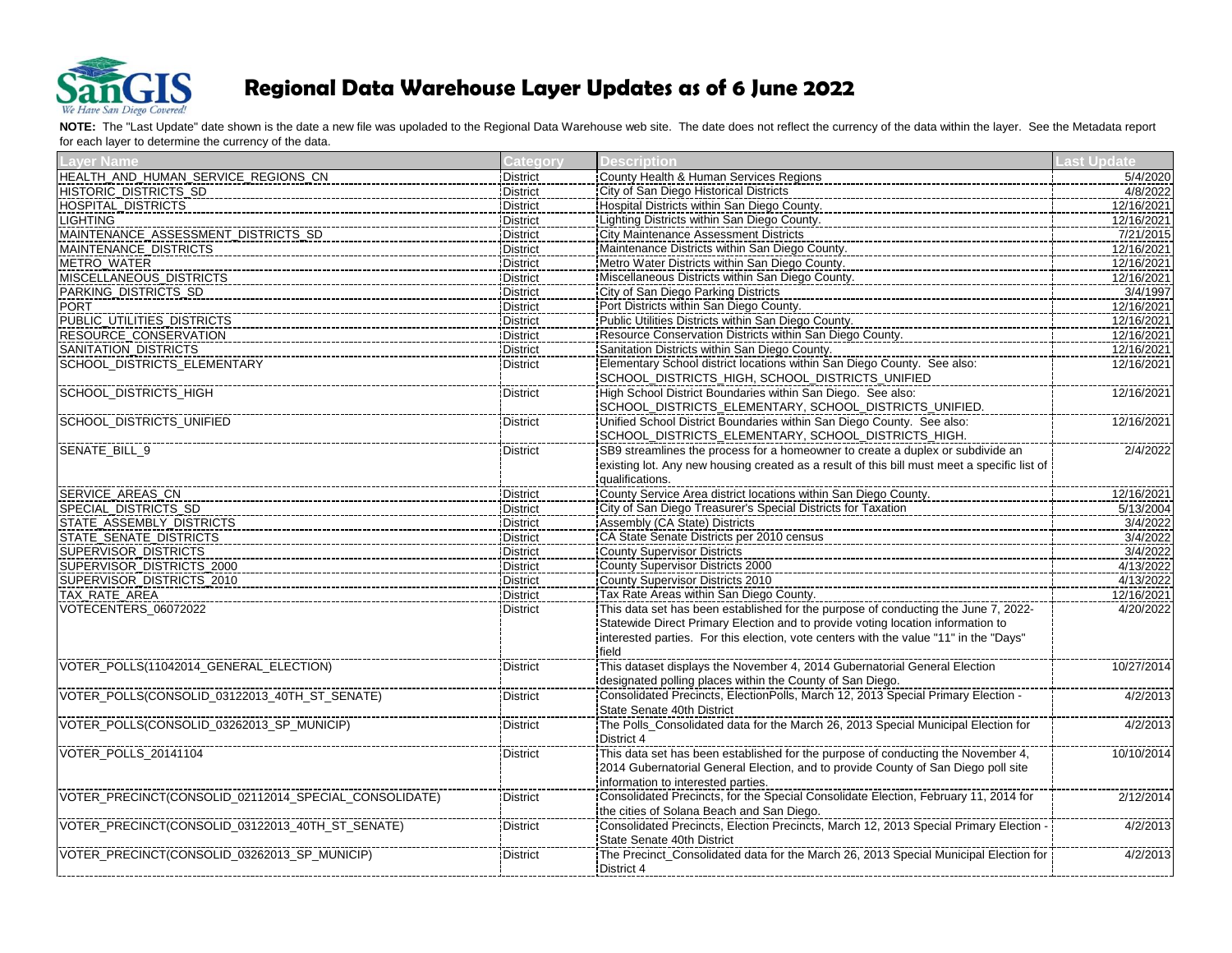

| <b>Laver Name</b>                                      | Category                           | <b>Description</b>                                                                        | <b>Last Update</b>     |
|--------------------------------------------------------|------------------------------------|-------------------------------------------------------------------------------------------|------------------------|
| VOTER_PRECINCT(CONSOLID_JUN2014_ELEC)                  | <b>District</b>                    | The Precinct_Consolidated data set has been established for the purpose of                | 9/19/2014              |
|                                                        |                                    | conducting the June 3, 2014 Gubernatorial Primary Election and to provide precinct        |                        |
|                                                        |                                    | and district information to interested parties.                                           |                        |
| VOTER_PRECINCT(CONSOLID_JUNE2012_ELEC)                 | <b>District</b>                    | Consolidated Voters Precincts created for the June 2012 election                          | 9/7/2010               |
| VOTER_PRECINCT(CONSOLID_NOV2012_ELEC)                  | <b>District</b>                    | Consolidated Voters Precincts created for the November 2012 election                      | 9/27/2012              |
| VOTER_PRECINCT(CONSOLID_NOV2013_ELEC)                  | <b>District</b>                    |                                                                                           | 10/2/2013              |
| VOTER_PRECINCT_CONSOLID_NOV2014_ELEC                   | <b>District</b>                    | The Precinct_Consolidated data set has been established for the purpose of                | 9/18/2014              |
|                                                        |                                    | conducting the November 4, 2014 Gubernatorial General Election and to provide             |                        |
|                                                        |                                    | election precinct and district information to interested parties.                         |                        |
| VOTER_PRECT(CON_05212013_SP_80ASSEM_4CD)               | <b>District</b>                    | The Precinct Consolidated data set has been established for the purpose of                | 4/11/2013              |
|                                                        |                                    | conducting the May 21, 2013 Special Election and to provide precinct and district         |                        |
|                                                        |                                    | information to interested parties.                                                        |                        |
| VOTERHOMEPRECINCT01252018                              | <b>District</b>                    | Voter Home Precincts                                                                      | 1/29/2018              |
| VOTERHOMEPRECINCT02102021                              | <b>District</b>                    | Voter Home Precincts                                                                      | 2/12/2021              |
| VOTERHOMEPRECINCT02112022                              | <b>District</b>                    | Voter Home Precincts                                                                      | 2/22/2022              |
| VOTERHOMEPRECINCT02222017                              | <b>District</b>                    | Voter Home Precincts                                                                      | 4/22/2016              |
| VOTERHOMEPRECINCT03112016                              | <b>District</b>                    | Voter Home Precincts                                                                      | 4/22/2016              |
| VOTERHOMEPRECINCT03132018                              | <b>District</b>                    | Voter Home Precincts                                                                      | 4/30/2018              |
| VOTERHOMEPRECINCT03172022                              | <b>District</b>                    | <b>Voter Home Precincts</b>                                                               | 4/20/2022              |
| VOTERHOMEPRECINCT07072021                              | <b>District</b>                    | Voter Home Precincts<br><b>Voter Home Precincts</b>                                       | 7/29/2021              |
| VOTERHOMEPRECINCT08052020<br>VOTERHOMEPRECINCT08132018 | <b>District</b>                    |                                                                                           | 8/10/2020              |
| VOTERHOMEPRECINCT08182017                              | <b>District</b><br><b>District</b> | Voter Home Precincts<br>Voter Home Precincts                                              | 8/20/2018<br>8/21/2017 |
| VOTERHOMEPRECINCT08242016                              |                                    | Voter Home Precincts                                                                      |                        |
| VOTERHOMEPRECINCT09082017                              | <b>District</b><br><b>District</b> | <b>Voter Home Precincts</b>                                                               | 8/25/2016<br>9/21/2017 |
| VOTERHOMEPRECINCT09252015                              | District                           | Voter Home Precincts                                                                      | 10/19/2015             |
| VOTERHOMEPRECINCT10302019                              | <b>District</b>                    | Voter Home Precincts                                                                      | 11/1/2019              |
| VOTERHOMEPRECINCT12162019                              | <b>District</b>                    | Voter Home Precincts                                                                      | 12/18/2019             |
| VOTERPOLLS 03032020                                    | <b>District</b>                    | This data set has been established for the purpose of conducting the March 3rd, 2020      | 3/3/2020               |
|                                                        |                                    | Presidential Primary Election and to provide poll site information to interested parties. |                        |
|                                                        |                                    |                                                                                           |                        |
| VOTERPOLLS_06052018                                    | <b>District</b>                    | This data set has been established for the purpose of conducting the June 5, 2018         | 5/22/2018              |
|                                                        |                                    | Gubernatorial Primary Election and to provide poll site information to interested         |                        |
|                                                        |                                    | parties.                                                                                  |                        |
| VOTERPOLLS 11032020                                    | <b>District</b>                    | This data set has been established for the purpose of conducting the November 3rd,        | 9/18/2020              |
|                                                        |                                    | 2020 Presidential General Election and to provide poll site information to interested     |                        |
|                                                        |                                    | parties.                                                                                  |                        |
| VOTERPOLLS_11062018                                    | <b>District</b>                    | This data set has been established for the purpose of conducting the November 6,          | 10/12/2018             |
|                                                        |                                    | 2018 Gubernatorial General Election and to provide poll site information to interested    |                        |
|                                                        |                                    | parties.                                                                                  |                        |
| VOTERPOLLS 11072017                                    | <b>District</b>                    | This data set has been established for the purpose of conducting the November 7,          | 10/26/2017             |
|                                                        |                                    | 2017 Poway Special Municipal Election and to provide poll site information to             |                        |
|                                                        |                                    | interested parties.                                                                       |                        |
| VOTERPOLLS 11082016                                    | <b>District</b>                    | This data set has been established for the purpose of conducting the November 8,          | 10/14/2016             |
|                                                        |                                    | 2016 Presidential General Election, and to provide County of San Diego poll site          |                        |
|                                                        |                                    | information to interested parties.                                                        |                        |
| VOTERPOLLS06072016                                     | <b>District</b>                    | This data set has been established for the purpose of conducting the June 7, 2016         | 5/19/2016              |
|                                                        |                                    | Presidential Primary Election, and to provide County of San Diego poll site information   |                        |
|                                                        |                                    | to interested parties.                                                                    |                        |
| WATER_DISTRICT_CWA                                     | <b>District</b>                    | County Water Authority District                                                           | 12/16/2021             |
|                                                        |                                    |                                                                                           |                        |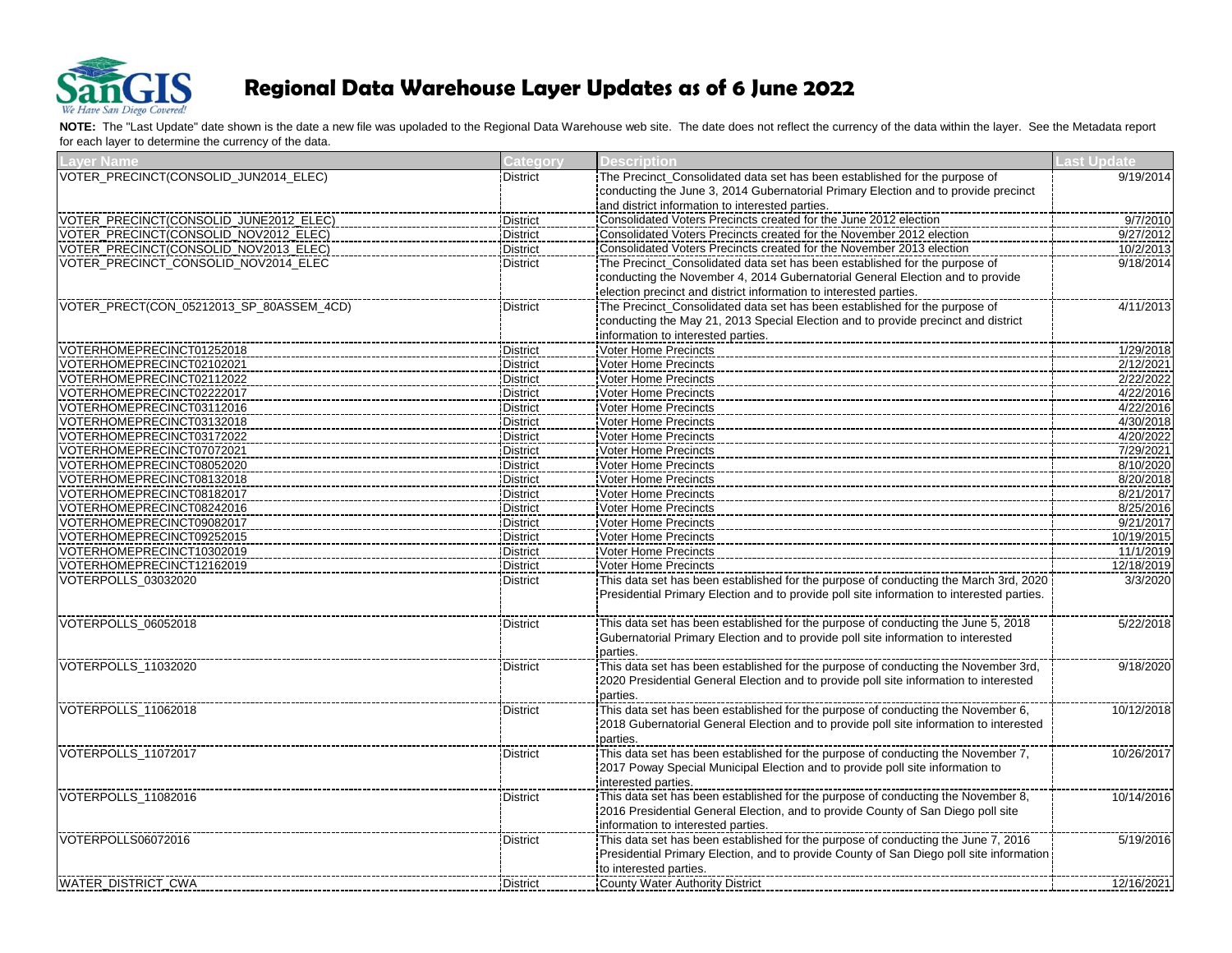

| Laver Name                       | Categorv        | <b>Description</b>                                                                                                                                                                                 | ast Undate |
|----------------------------------|-----------------|----------------------------------------------------------------------------------------------------------------------------------------------------------------------------------------------------|------------|
| <b>WATER DISTRICTS</b>           | <b>District</b> | Combined Water Districts within San Diego County.                                                                                                                                                  | 12/16/2021 |
| WW_DISTRICT                      | <b>District</b> | San Diego County Sanitation District Service Areas                                                                                                                                                 | 9/24/2021  |
| CANYON                           | Ecology         | City Canyons                                                                                                                                                                                       | 7/27/2011  |
| <b>CLIMATE</b>                   | Ecology         | <b>SANDAG Climate Zones</b>                                                                                                                                                                        | 3/3/2009   |
| <b>CONSERVED LANDS</b>           | Ecology         | Comprehensive inventory of land in the region that is conserved for the purpose of                                                                                                                 | 10/4/2021  |
|                                  |                 | protecting open space and natural habitats                                                                                                                                                         |            |
| <b>ECO VEGETATION CN</b>         | Ecology         | ntial Contract Contract Contract Contract Contract Contract Contract Contract Contract Contract Contract Contr<br>Regional Vegetation to illustrate the vegetation communities and disturbed areas | 8/27/2021  |
|                                  |                 | throughout San Diego County.                                                                                                                                                                       |            |
| ECO_VEGETATION_WSD_2012          | Ecology         | Regional Vegetation for the Western San Diego County.                                                                                                                                              | 12/21/2012 |
| <b>ECOLOGY SUBREGIONS</b>        | Ecology         | Ecology Subregions                                                                                                                                                                                 | 6/26/2017  |
| ENVIRONMENTALLY SENSITIVE AREAS  | Ecology         | Environmentally Sensitive Areas (ESA). This dataset is a combination of several                                                                                                                    | 3/25/2019  |
|                                  |                 | elements of environmentally sensitive areas. For example, Multiple Species                                                                                                                         |            |
|                                  |                 | Conservation Program (MSCP) hardline designations, and MSCP preserved land.                                                                                                                        |            |
| FOREST_CONSERVATION_INIT         | Ecology         | <b>Forest Conservation Initiative</b>                                                                                                                                                              | 1/24/2012  |
| <b>HABITAT EVALUATION MODEL</b>  | Ecology         | Habitat Evaluation Model was developed for prioritizing critical biological resource                                                                                                               | 9/30/2014  |
|                                  |                 | areas within the County of San Diego.                                                                                                                                                              |            |
| LANDCOVER_SD                     | Ecology         |                                                                                                                                                                                                    | 7/30/2018  |
|                                  |                 | classes were mapped: (1) tree canopy, (2) grass/shrub, (3) bare earth, (4) water, (5)                                                                                                              |            |
|                                  |                 | buildings, (6) roads, and (7) other paved surfaces. The primary sources used to derive:                                                                                                            |            |
|                                  |                 |                                                                                                                                                                                                    |            |
| MHPA_SD                          | Ecology         | City of San Diego Multiple Habitat Planning Areas                                                                                                                                                  | 8/13/2021  |
| MSCP_CN                          | Ecology         | This map depicts the draft South County Multiple Species Conservation Program                                                                                                                      | 9/30/2014  |
|                                  |                 | (MSCP) plan. The goal of the MSCP is to maintain and enhance biological diversity in                                                                                                               |            |
|                                  |                 | the region. Polygons show the MSCP designation.                                                                                                                                                    |            |
| MSCP EAST DRAFT CN               | Ecology         |                                                                                                                                                                                                    | 9/30/2014  |
|                                  |                 | (MSCP) plan. The goal of the MSCP is to maintain and enhance biological diversity in                                                                                                               |            |
|                                  |                 | the region. Polygons show the MSCP designation.                                                                                                                                                    |            |
| MSCP_HABITRAK                    | Ecology         | Regional MSCP Habitrak Data (loss & gain)                                                                                                                                                          | 5/6/2022   |
| MSCP_NORTH_DRAFT_CN              | Ecology         | This map depicts the draft North County Multiple Species Conservation Program                                                                                                                      | 6/26/2017  |
|                                  |                 | (MSCP) plan. The goal of the MSCP is to maintain and enhance biological diversity in                                                                                                               |            |
|                                  |                 | the region. Polygons show the MSCP designation.                                                                                                                                                    |            |
| PUBUTIL_HABITAT_MITIGATION_SITES | Ecology         | City of San Diego Public Utilities Dept Habitat Mitigation Sites                                                                                                                                   | 5/2/2011   |
| <b>SANBIOS</b>                   | Ecology         | Sensitive Species Sightings (FGDB to retain Domains)                                                                                                                                               | 3/30/2020  |
| TREECANOPY 2014 SANDIEGO         | Ecology         | Tree canopy was derived from 2014 high-resolution remotely sensed data. Object-                                                                                                                    | 12/6/2017  |
|                                  |                 | based image analysis techniques (OBIA) were employed to extract potential tree                                                                                                                     |            |
|                                  |                 | canopy and trees using the best available remotely sensed and vector GIS datasets.                                                                                                                 |            |
|                                  |                 |                                                                                                                                                                                                    |            |
| TREECANOPY_METRIC_COUNCIL_SD     | Ecology         | To assist in Tree Canopy assessment, evaluation, and goal setting                                                                                                                                  | 11/9/2017  |
| TREECANOPY_METRIC_CPLAN_SD       | Ecology         | Tree Canopy (TC) Assessment metrics for San Diego, CA. This dataset consists of                                                                                                                    | 12/5/2017  |
|                                  |                 | TC metrics summarized using the Community Plan for San Diego                                                                                                                                       |            |
|                                  |                 | (Community_Plan_SD) layer.                                                                                                                                                                         |            |
| TREECANOPY METRIC HYDROBASIN     | Ecology         | Tree Canopy (TC) Assessment metrics for San Diego, CA. This dataset consists of                                                                                                                    | 12/5/2017  |
|                                  |                 | TC metrics summarized using the Hydrologic Basins (HydrologicBasins_AOI) layer.                                                                                                                    |            |
|                                  |                 |                                                                                                                                                                                                    |            |
| TREECANOPY METRIC MUNI           | Ecology         | To assist in Tree Canopy assessment, evaluation, and goal setting                                                                                                                                  | 11/9/2017  |
| TREECANOPY_METRIC_PARKS_SD       | Ecology         | Tree Canopy (TC) Assessment metrics for San Diego, CA. This dataset consists of                                                                                                                    | 12/5/2017  |
|                                  |                 | TC metrics summarized using the Parks (PARKS_SD) layer.                                                                                                                                            |            |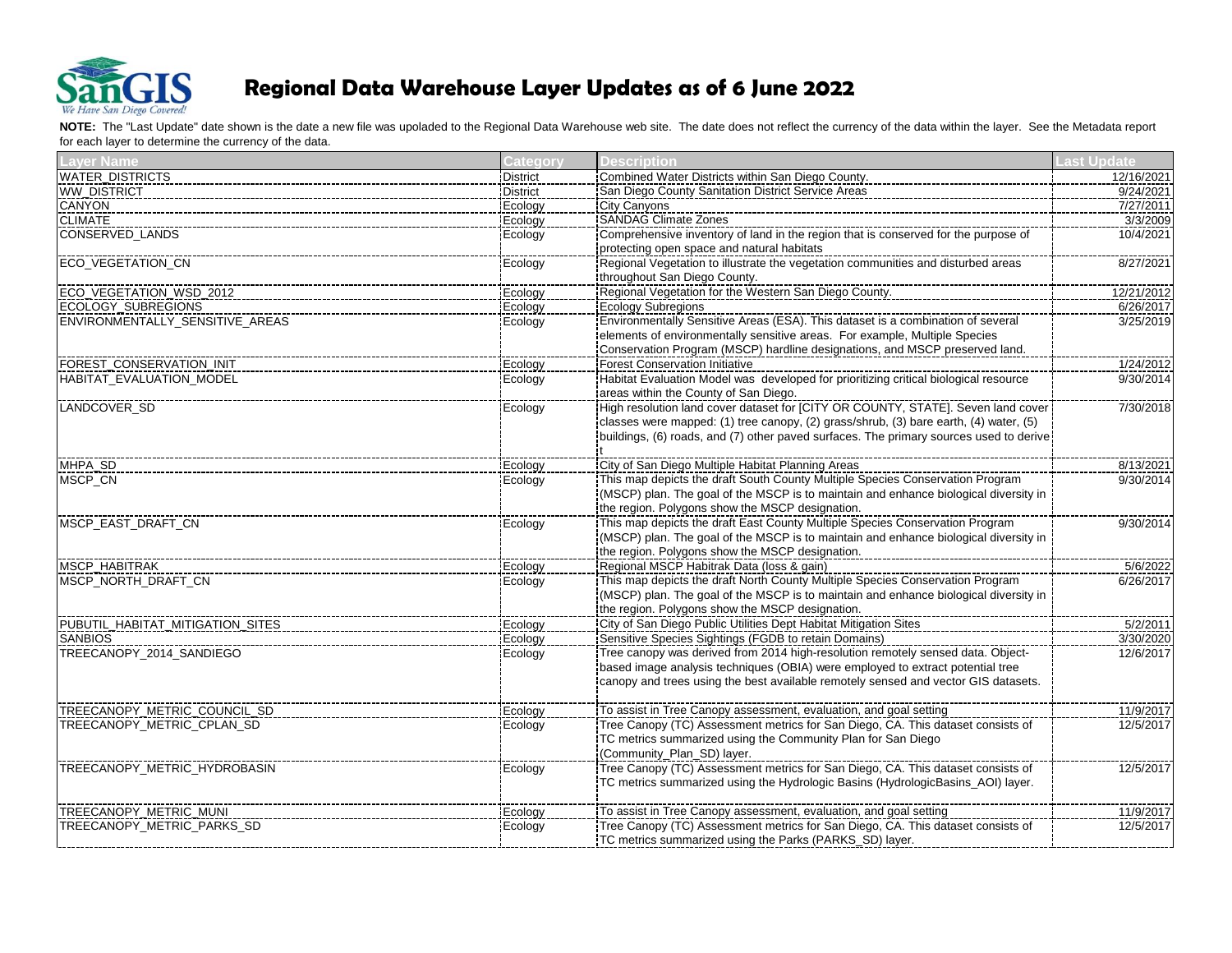

| TREECANOPY METRIC SENA SD<br>12/5/2017<br>Ecology<br>TC metrics summarized using the California Communities Environmental Health<br>Screening Tool (CalEnviroScreen 2.0) Results [October 2014 Update] (aka<br>SENA_SanDiego) layer.<br>City Water Quality Sensitive Areas<br>WATER_QUALITY_SENSITIVE_AREAS_SD<br>Ecology<br>7/19/2012<br>Current geospatially referenced information on the status, extent, characteristics and<br><b>WETLANDS</b><br>Ecology<br>12/16/2021<br>functions of wetlands, riparian, deepwater and related aquatic habitats in priority areas<br>to promote the understanding and conservation of these resources.<br><b>FIRE AGENCIES</b><br>Intended for Fire Services personnel to identify areas that are served by specific<br>4/15/2022<br>Fire<br>agencies responsible for fire protection<br>Fire perimeters throughout the County of San Diego<br>4/12/2021<br>FIRE_BURN_HISTORY<br>Fire<br>FIRE_ENGINE_DISTRICTS<br>Fire Engine Districts<br>8/28/2017<br>Fire<br>FIRE_HAZARD_SEVERITY_ZONES<br>Areas of significant fire hazards<br>Fire<br>1/9/2009<br>FIRE_HAZARD_SEVERITY_ZONES_SD<br>Areas of significant fire hazards within the City of San Diego<br>12/11/2020<br>Fire<br>Fire perimeter of prescribed burns from multiple agencies (NOT ROCKY)<br>FIRE_PRESCRIPTION_BURN<br>Fire<br>7/3/2020<br>FIRE_STATIONS_CN<br>County-wide Fire Stations (Contains only active stations - seed = 'Y')<br>9/17/2021<br>Fire<br>FIRESAFE_COUNCILS<br>Locations and Boundaries of Firesafe Councils<br>Fire<br>3/1/2013<br>FIRESTORM_2007_DAMAGES_CN<br>Fire<br>10/9/2014<br>not intended to pinpoint the exact location of the damage, rather just to assign<br>damage assessment report to the correct parcel.<br>EARTHQUAKE FAULTS SD<br><b>City Earthquake Faults</b><br>10/27/2003<br>Geology<br>City Alquist Priolo Earthquake Fault Zones<br>FAULT_ALQPRI_ZONES_SD<br>Geology<br>6/20/2018<br>GEO_POTENTIAL_LIQUEFACTION_CN<br>Geology<br>6/22/2017<br>They were created at a regional scale and are not to be used to make parcel specific<br>decisions.<br><b>GEOHAZARD</b><br>Geology<br>8/11/2006<br><b>GEOLOGY</b><br>County Unincorporated Geology<br>12/11/2009<br>Geology<br>The matrice of the term is the term in the term in the term in the term is the control of Faults which are known to have been active during Holocene time within the past<br>GEOLOGY_ACTIVE_FAULTS_CN<br>1/3/1996<br>Geology<br>11,000 years.<br>GEOLOGY_NEAR_SOURCE_SHAKING_CN<br>9/24/2021<br>Geology<br>and damage that have been observed within a few kilometers of historic earthquake<br>ruptures.<br>Generalized soils within the County of San Diego<br><b>SOILS</b><br>Geology<br>11/1/2004<br>SOILS_HYDRO_GROUP<br>9/24/2021<br>Geology<br>This data is specified for use with certain methods described in the San Diego County<br>Hydrology Manual, published by County of San Diego Department of Public Works.<br>City 1999 Orthophoto Grid<br>GRID_1999_SD<br>1/5/1999<br>Grid<br>GRID_200FT_TOPO_INDEX<br>Grid<br>6/26/2017<br>the San Diego County Department of Public Works Survey Records counter.<br>GRID_2012_AERIAL_30CM_SID<br>Grid for 2012 30CM georeferenced MrSID Aerial Imagery<br>1/15/2015<br>Grid<br>GRID 2012 AERIAL 30CM TILE<br>Grid for 2012 30CM georeferenced TIF Aerial Imagery<br>Grid<br>1/15/2015<br>Grid for 2012 50CM georeferenced MrSID Aerial Imagery<br>GRID_2012_AERIAL_50CM_SID<br>Grid<br>1/15/2015<br>GRID_2012_AERIAL_50CM_TILE<br>Grid for 2012 50CM georeferenced TIF Aerial Imagery<br>1/15/2015<br>Grid<br>This dataset comprises the SanGIS Grid for their 2014 2ft topogaphic data for East<br>GRID_2014_2FT_TOPO_INDEX<br>Grid<br>12/2/2015<br>County San Diego.<br>The grid consists of 15 grid cells of variable size, with a 200ft overlap between grid<br>cells.<br>GRID_2014_AERIAL_10CMTILE<br>Grid for 2014 10 cm georeferenced TIF Aerial Imagery<br>6/14/2016<br>Grid | Laver Name                | <b>Category</b> | Description                                                                     | <b>Last Update</b> |
|--------------------------------------------------------------------------------------------------------------------------------------------------------------------------------------------------------------------------------------------------------------------------------------------------------------------------------------------------------------------------------------------------------------------------------------------------------------------------------------------------------------------------------------------------------------------------------------------------------------------------------------------------------------------------------------------------------------------------------------------------------------------------------------------------------------------------------------------------------------------------------------------------------------------------------------------------------------------------------------------------------------------------------------------------------------------------------------------------------------------------------------------------------------------------------------------------------------------------------------------------------------------------------------------------------------------------------------------------------------------------------------------------------------------------------------------------------------------------------------------------------------------------------------------------------------------------------------------------------------------------------------------------------------------------------------------------------------------------------------------------------------------------------------------------------------------------------------------------------------------------------------------------------------------------------------------------------------------------------------------------------------------------------------------------------------------------------------------------------------------------------------------------------------------------------------------------------------------------------------------------------------------------------------------------------------------------------------------------------------------------------------------------------------------------------------------------------------------------------------------------------------------------------------------------------------------------------------------------------------------------------------------------------------------------------------------------------------------------------------------------------------------------------------------------------------------------------------------------------------------------------------------------------------------------------------------------------------------------------------------------------------------------------------------------------------------------------------------------------------------------------------------------------------------------------------------------------------------------------------------------------------------------------------------------------------------------------------------------------------------------------------------------------------------------------------------------------------------------------------------------------------------------------------------------------------------------------------------------------------------------------------------------------------------------------------------------------------------------------------------------------------------------------------------------------------------------------------------------------------------------------------------------------------------------------------------------------------------------|---------------------------|-----------------|---------------------------------------------------------------------------------|--------------------|
|                                                                                                                                                                                                                                                                                                                                                                                                                                                                                                                                                                                                                                                                                                                                                                                                                                                                                                                                                                                                                                                                                                                                                                                                                                                                                                                                                                                                                                                                                                                                                                                                                                                                                                                                                                                                                                                                                                                                                                                                                                                                                                                                                                                                                                                                                                                                                                                                                                                                                                                                                                                                                                                                                                                                                                                                                                                                                                                                                                                                                                                                                                                                                                                                                                                                                                                                                                                                                                                                                                                                                                                                                                                                                                                                                                                                                                                                                                                                                                          |                           |                 | Tree Canopy (TC) Assessment metrics for San Diego, CA. This dataset consists of |                    |
|                                                                                                                                                                                                                                                                                                                                                                                                                                                                                                                                                                                                                                                                                                                                                                                                                                                                                                                                                                                                                                                                                                                                                                                                                                                                                                                                                                                                                                                                                                                                                                                                                                                                                                                                                                                                                                                                                                                                                                                                                                                                                                                                                                                                                                                                                                                                                                                                                                                                                                                                                                                                                                                                                                                                                                                                                                                                                                                                                                                                                                                                                                                                                                                                                                                                                                                                                                                                                                                                                                                                                                                                                                                                                                                                                                                                                                                                                                                                                                          |                           |                 |                                                                                 |                    |
|                                                                                                                                                                                                                                                                                                                                                                                                                                                                                                                                                                                                                                                                                                                                                                                                                                                                                                                                                                                                                                                                                                                                                                                                                                                                                                                                                                                                                                                                                                                                                                                                                                                                                                                                                                                                                                                                                                                                                                                                                                                                                                                                                                                                                                                                                                                                                                                                                                                                                                                                                                                                                                                                                                                                                                                                                                                                                                                                                                                                                                                                                                                                                                                                                                                                                                                                                                                                                                                                                                                                                                                                                                                                                                                                                                                                                                                                                                                                                                          |                           |                 |                                                                                 |                    |
|                                                                                                                                                                                                                                                                                                                                                                                                                                                                                                                                                                                                                                                                                                                                                                                                                                                                                                                                                                                                                                                                                                                                                                                                                                                                                                                                                                                                                                                                                                                                                                                                                                                                                                                                                                                                                                                                                                                                                                                                                                                                                                                                                                                                                                                                                                                                                                                                                                                                                                                                                                                                                                                                                                                                                                                                                                                                                                                                                                                                                                                                                                                                                                                                                                                                                                                                                                                                                                                                                                                                                                                                                                                                                                                                                                                                                                                                                                                                                                          |                           |                 |                                                                                 |                    |
|                                                                                                                                                                                                                                                                                                                                                                                                                                                                                                                                                                                                                                                                                                                                                                                                                                                                                                                                                                                                                                                                                                                                                                                                                                                                                                                                                                                                                                                                                                                                                                                                                                                                                                                                                                                                                                                                                                                                                                                                                                                                                                                                                                                                                                                                                                                                                                                                                                                                                                                                                                                                                                                                                                                                                                                                                                                                                                                                                                                                                                                                                                                                                                                                                                                                                                                                                                                                                                                                                                                                                                                                                                                                                                                                                                                                                                                                                                                                                                          |                           |                 |                                                                                 |                    |
|                                                                                                                                                                                                                                                                                                                                                                                                                                                                                                                                                                                                                                                                                                                                                                                                                                                                                                                                                                                                                                                                                                                                                                                                                                                                                                                                                                                                                                                                                                                                                                                                                                                                                                                                                                                                                                                                                                                                                                                                                                                                                                                                                                                                                                                                                                                                                                                                                                                                                                                                                                                                                                                                                                                                                                                                                                                                                                                                                                                                                                                                                                                                                                                                                                                                                                                                                                                                                                                                                                                                                                                                                                                                                                                                                                                                                                                                                                                                                                          |                           |                 |                                                                                 |                    |
|                                                                                                                                                                                                                                                                                                                                                                                                                                                                                                                                                                                                                                                                                                                                                                                                                                                                                                                                                                                                                                                                                                                                                                                                                                                                                                                                                                                                                                                                                                                                                                                                                                                                                                                                                                                                                                                                                                                                                                                                                                                                                                                                                                                                                                                                                                                                                                                                                                                                                                                                                                                                                                                                                                                                                                                                                                                                                                                                                                                                                                                                                                                                                                                                                                                                                                                                                                                                                                                                                                                                                                                                                                                                                                                                                                                                                                                                                                                                                                          |                           |                 |                                                                                 |                    |
|                                                                                                                                                                                                                                                                                                                                                                                                                                                                                                                                                                                                                                                                                                                                                                                                                                                                                                                                                                                                                                                                                                                                                                                                                                                                                                                                                                                                                                                                                                                                                                                                                                                                                                                                                                                                                                                                                                                                                                                                                                                                                                                                                                                                                                                                                                                                                                                                                                                                                                                                                                                                                                                                                                                                                                                                                                                                                                                                                                                                                                                                                                                                                                                                                                                                                                                                                                                                                                                                                                                                                                                                                                                                                                                                                                                                                                                                                                                                                                          |                           |                 |                                                                                 |                    |
|                                                                                                                                                                                                                                                                                                                                                                                                                                                                                                                                                                                                                                                                                                                                                                                                                                                                                                                                                                                                                                                                                                                                                                                                                                                                                                                                                                                                                                                                                                                                                                                                                                                                                                                                                                                                                                                                                                                                                                                                                                                                                                                                                                                                                                                                                                                                                                                                                                                                                                                                                                                                                                                                                                                                                                                                                                                                                                                                                                                                                                                                                                                                                                                                                                                                                                                                                                                                                                                                                                                                                                                                                                                                                                                                                                                                                                                                                                                                                                          |                           |                 |                                                                                 |                    |
|                                                                                                                                                                                                                                                                                                                                                                                                                                                                                                                                                                                                                                                                                                                                                                                                                                                                                                                                                                                                                                                                                                                                                                                                                                                                                                                                                                                                                                                                                                                                                                                                                                                                                                                                                                                                                                                                                                                                                                                                                                                                                                                                                                                                                                                                                                                                                                                                                                                                                                                                                                                                                                                                                                                                                                                                                                                                                                                                                                                                                                                                                                                                                                                                                                                                                                                                                                                                                                                                                                                                                                                                                                                                                                                                                                                                                                                                                                                                                                          |                           |                 |                                                                                 |                    |
|                                                                                                                                                                                                                                                                                                                                                                                                                                                                                                                                                                                                                                                                                                                                                                                                                                                                                                                                                                                                                                                                                                                                                                                                                                                                                                                                                                                                                                                                                                                                                                                                                                                                                                                                                                                                                                                                                                                                                                                                                                                                                                                                                                                                                                                                                                                                                                                                                                                                                                                                                                                                                                                                                                                                                                                                                                                                                                                                                                                                                                                                                                                                                                                                                                                                                                                                                                                                                                                                                                                                                                                                                                                                                                                                                                                                                                                                                                                                                                          |                           |                 |                                                                                 |                    |
|                                                                                                                                                                                                                                                                                                                                                                                                                                                                                                                                                                                                                                                                                                                                                                                                                                                                                                                                                                                                                                                                                                                                                                                                                                                                                                                                                                                                                                                                                                                                                                                                                                                                                                                                                                                                                                                                                                                                                                                                                                                                                                                                                                                                                                                                                                                                                                                                                                                                                                                                                                                                                                                                                                                                                                                                                                                                                                                                                                                                                                                                                                                                                                                                                                                                                                                                                                                                                                                                                                                                                                                                                                                                                                                                                                                                                                                                                                                                                                          |                           |                 |                                                                                 |                    |
|                                                                                                                                                                                                                                                                                                                                                                                                                                                                                                                                                                                                                                                                                                                                                                                                                                                                                                                                                                                                                                                                                                                                                                                                                                                                                                                                                                                                                                                                                                                                                                                                                                                                                                                                                                                                                                                                                                                                                                                                                                                                                                                                                                                                                                                                                                                                                                                                                                                                                                                                                                                                                                                                                                                                                                                                                                                                                                                                                                                                                                                                                                                                                                                                                                                                                                                                                                                                                                                                                                                                                                                                                                                                                                                                                                                                                                                                                                                                                                          |                           |                 |                                                                                 |                    |
|                                                                                                                                                                                                                                                                                                                                                                                                                                                                                                                                                                                                                                                                                                                                                                                                                                                                                                                                                                                                                                                                                                                                                                                                                                                                                                                                                                                                                                                                                                                                                                                                                                                                                                                                                                                                                                                                                                                                                                                                                                                                                                                                                                                                                                                                                                                                                                                                                                                                                                                                                                                                                                                                                                                                                                                                                                                                                                                                                                                                                                                                                                                                                                                                                                                                                                                                                                                                                                                                                                                                                                                                                                                                                                                                                                                                                                                                                                                                                                          |                           |                 |                                                                                 |                    |
|                                                                                                                                                                                                                                                                                                                                                                                                                                                                                                                                                                                                                                                                                                                                                                                                                                                                                                                                                                                                                                                                                                                                                                                                                                                                                                                                                                                                                                                                                                                                                                                                                                                                                                                                                                                                                                                                                                                                                                                                                                                                                                                                                                                                                                                                                                                                                                                                                                                                                                                                                                                                                                                                                                                                                                                                                                                                                                                                                                                                                                                                                                                                                                                                                                                                                                                                                                                                                                                                                                                                                                                                                                                                                                                                                                                                                                                                                                                                                                          |                           |                 |                                                                                 |                    |
|                                                                                                                                                                                                                                                                                                                                                                                                                                                                                                                                                                                                                                                                                                                                                                                                                                                                                                                                                                                                                                                                                                                                                                                                                                                                                                                                                                                                                                                                                                                                                                                                                                                                                                                                                                                                                                                                                                                                                                                                                                                                                                                                                                                                                                                                                                                                                                                                                                                                                                                                                                                                                                                                                                                                                                                                                                                                                                                                                                                                                                                                                                                                                                                                                                                                                                                                                                                                                                                                                                                                                                                                                                                                                                                                                                                                                                                                                                                                                                          |                           |                 |                                                                                 |                    |
|                                                                                                                                                                                                                                                                                                                                                                                                                                                                                                                                                                                                                                                                                                                                                                                                                                                                                                                                                                                                                                                                                                                                                                                                                                                                                                                                                                                                                                                                                                                                                                                                                                                                                                                                                                                                                                                                                                                                                                                                                                                                                                                                                                                                                                                                                                                                                                                                                                                                                                                                                                                                                                                                                                                                                                                                                                                                                                                                                                                                                                                                                                                                                                                                                                                                                                                                                                                                                                                                                                                                                                                                                                                                                                                                                                                                                                                                                                                                                                          |                           |                 |                                                                                 |                    |
|                                                                                                                                                                                                                                                                                                                                                                                                                                                                                                                                                                                                                                                                                                                                                                                                                                                                                                                                                                                                                                                                                                                                                                                                                                                                                                                                                                                                                                                                                                                                                                                                                                                                                                                                                                                                                                                                                                                                                                                                                                                                                                                                                                                                                                                                                                                                                                                                                                                                                                                                                                                                                                                                                                                                                                                                                                                                                                                                                                                                                                                                                                                                                                                                                                                                                                                                                                                                                                                                                                                                                                                                                                                                                                                                                                                                                                                                                                                                                                          |                           |                 |                                                                                 |                    |
|                                                                                                                                                                                                                                                                                                                                                                                                                                                                                                                                                                                                                                                                                                                                                                                                                                                                                                                                                                                                                                                                                                                                                                                                                                                                                                                                                                                                                                                                                                                                                                                                                                                                                                                                                                                                                                                                                                                                                                                                                                                                                                                                                                                                                                                                                                                                                                                                                                                                                                                                                                                                                                                                                                                                                                                                                                                                                                                                                                                                                                                                                                                                                                                                                                                                                                                                                                                                                                                                                                                                                                                                                                                                                                                                                                                                                                                                                                                                                                          |                           |                 |                                                                                 |                    |
|                                                                                                                                                                                                                                                                                                                                                                                                                                                                                                                                                                                                                                                                                                                                                                                                                                                                                                                                                                                                                                                                                                                                                                                                                                                                                                                                                                                                                                                                                                                                                                                                                                                                                                                                                                                                                                                                                                                                                                                                                                                                                                                                                                                                                                                                                                                                                                                                                                                                                                                                                                                                                                                                                                                                                                                                                                                                                                                                                                                                                                                                                                                                                                                                                                                                                                                                                                                                                                                                                                                                                                                                                                                                                                                                                                                                                                                                                                                                                                          |                           |                 |                                                                                 |                    |
|                                                                                                                                                                                                                                                                                                                                                                                                                                                                                                                                                                                                                                                                                                                                                                                                                                                                                                                                                                                                                                                                                                                                                                                                                                                                                                                                                                                                                                                                                                                                                                                                                                                                                                                                                                                                                                                                                                                                                                                                                                                                                                                                                                                                                                                                                                                                                                                                                                                                                                                                                                                                                                                                                                                                                                                                                                                                                                                                                                                                                                                                                                                                                                                                                                                                                                                                                                                                                                                                                                                                                                                                                                                                                                                                                                                                                                                                                                                                                                          |                           |                 |                                                                                 |                    |
|                                                                                                                                                                                                                                                                                                                                                                                                                                                                                                                                                                                                                                                                                                                                                                                                                                                                                                                                                                                                                                                                                                                                                                                                                                                                                                                                                                                                                                                                                                                                                                                                                                                                                                                                                                                                                                                                                                                                                                                                                                                                                                                                                                                                                                                                                                                                                                                                                                                                                                                                                                                                                                                                                                                                                                                                                                                                                                                                                                                                                                                                                                                                                                                                                                                                                                                                                                                                                                                                                                                                                                                                                                                                                                                                                                                                                                                                                                                                                                          |                           |                 |                                                                                 |                    |
|                                                                                                                                                                                                                                                                                                                                                                                                                                                                                                                                                                                                                                                                                                                                                                                                                                                                                                                                                                                                                                                                                                                                                                                                                                                                                                                                                                                                                                                                                                                                                                                                                                                                                                                                                                                                                                                                                                                                                                                                                                                                                                                                                                                                                                                                                                                                                                                                                                                                                                                                                                                                                                                                                                                                                                                                                                                                                                                                                                                                                                                                                                                                                                                                                                                                                                                                                                                                                                                                                                                                                                                                                                                                                                                                                                                                                                                                                                                                                                          |                           |                 |                                                                                 |                    |
|                                                                                                                                                                                                                                                                                                                                                                                                                                                                                                                                                                                                                                                                                                                                                                                                                                                                                                                                                                                                                                                                                                                                                                                                                                                                                                                                                                                                                                                                                                                                                                                                                                                                                                                                                                                                                                                                                                                                                                                                                                                                                                                                                                                                                                                                                                                                                                                                                                                                                                                                                                                                                                                                                                                                                                                                                                                                                                                                                                                                                                                                                                                                                                                                                                                                                                                                                                                                                                                                                                                                                                                                                                                                                                                                                                                                                                                                                                                                                                          |                           |                 |                                                                                 |                    |
|                                                                                                                                                                                                                                                                                                                                                                                                                                                                                                                                                                                                                                                                                                                                                                                                                                                                                                                                                                                                                                                                                                                                                                                                                                                                                                                                                                                                                                                                                                                                                                                                                                                                                                                                                                                                                                                                                                                                                                                                                                                                                                                                                                                                                                                                                                                                                                                                                                                                                                                                                                                                                                                                                                                                                                                                                                                                                                                                                                                                                                                                                                                                                                                                                                                                                                                                                                                                                                                                                                                                                                                                                                                                                                                                                                                                                                                                                                                                                                          |                           |                 |                                                                                 |                    |
|                                                                                                                                                                                                                                                                                                                                                                                                                                                                                                                                                                                                                                                                                                                                                                                                                                                                                                                                                                                                                                                                                                                                                                                                                                                                                                                                                                                                                                                                                                                                                                                                                                                                                                                                                                                                                                                                                                                                                                                                                                                                                                                                                                                                                                                                                                                                                                                                                                                                                                                                                                                                                                                                                                                                                                                                                                                                                                                                                                                                                                                                                                                                                                                                                                                                                                                                                                                                                                                                                                                                                                                                                                                                                                                                                                                                                                                                                                                                                                          |                           |                 |                                                                                 |                    |
|                                                                                                                                                                                                                                                                                                                                                                                                                                                                                                                                                                                                                                                                                                                                                                                                                                                                                                                                                                                                                                                                                                                                                                                                                                                                                                                                                                                                                                                                                                                                                                                                                                                                                                                                                                                                                                                                                                                                                                                                                                                                                                                                                                                                                                                                                                                                                                                                                                                                                                                                                                                                                                                                                                                                                                                                                                                                                                                                                                                                                                                                                                                                                                                                                                                                                                                                                                                                                                                                                                                                                                                                                                                                                                                                                                                                                                                                                                                                                                          |                           |                 |                                                                                 |                    |
|                                                                                                                                                                                                                                                                                                                                                                                                                                                                                                                                                                                                                                                                                                                                                                                                                                                                                                                                                                                                                                                                                                                                                                                                                                                                                                                                                                                                                                                                                                                                                                                                                                                                                                                                                                                                                                                                                                                                                                                                                                                                                                                                                                                                                                                                                                                                                                                                                                                                                                                                                                                                                                                                                                                                                                                                                                                                                                                                                                                                                                                                                                                                                                                                                                                                                                                                                                                                                                                                                                                                                                                                                                                                                                                                                                                                                                                                                                                                                                          |                           |                 |                                                                                 |                    |
|                                                                                                                                                                                                                                                                                                                                                                                                                                                                                                                                                                                                                                                                                                                                                                                                                                                                                                                                                                                                                                                                                                                                                                                                                                                                                                                                                                                                                                                                                                                                                                                                                                                                                                                                                                                                                                                                                                                                                                                                                                                                                                                                                                                                                                                                                                                                                                                                                                                                                                                                                                                                                                                                                                                                                                                                                                                                                                                                                                                                                                                                                                                                                                                                                                                                                                                                                                                                                                                                                                                                                                                                                                                                                                                                                                                                                                                                                                                                                                          |                           |                 |                                                                                 |                    |
|                                                                                                                                                                                                                                                                                                                                                                                                                                                                                                                                                                                                                                                                                                                                                                                                                                                                                                                                                                                                                                                                                                                                                                                                                                                                                                                                                                                                                                                                                                                                                                                                                                                                                                                                                                                                                                                                                                                                                                                                                                                                                                                                                                                                                                                                                                                                                                                                                                                                                                                                                                                                                                                                                                                                                                                                                                                                                                                                                                                                                                                                                                                                                                                                                                                                                                                                                                                                                                                                                                                                                                                                                                                                                                                                                                                                                                                                                                                                                                          |                           |                 |                                                                                 |                    |
|                                                                                                                                                                                                                                                                                                                                                                                                                                                                                                                                                                                                                                                                                                                                                                                                                                                                                                                                                                                                                                                                                                                                                                                                                                                                                                                                                                                                                                                                                                                                                                                                                                                                                                                                                                                                                                                                                                                                                                                                                                                                                                                                                                                                                                                                                                                                                                                                                                                                                                                                                                                                                                                                                                                                                                                                                                                                                                                                                                                                                                                                                                                                                                                                                                                                                                                                                                                                                                                                                                                                                                                                                                                                                                                                                                                                                                                                                                                                                                          |                           |                 |                                                                                 |                    |
|                                                                                                                                                                                                                                                                                                                                                                                                                                                                                                                                                                                                                                                                                                                                                                                                                                                                                                                                                                                                                                                                                                                                                                                                                                                                                                                                                                                                                                                                                                                                                                                                                                                                                                                                                                                                                                                                                                                                                                                                                                                                                                                                                                                                                                                                                                                                                                                                                                                                                                                                                                                                                                                                                                                                                                                                                                                                                                                                                                                                                                                                                                                                                                                                                                                                                                                                                                                                                                                                                                                                                                                                                                                                                                                                                                                                                                                                                                                                                                          |                           |                 |                                                                                 |                    |
|                                                                                                                                                                                                                                                                                                                                                                                                                                                                                                                                                                                                                                                                                                                                                                                                                                                                                                                                                                                                                                                                                                                                                                                                                                                                                                                                                                                                                                                                                                                                                                                                                                                                                                                                                                                                                                                                                                                                                                                                                                                                                                                                                                                                                                                                                                                                                                                                                                                                                                                                                                                                                                                                                                                                                                                                                                                                                                                                                                                                                                                                                                                                                                                                                                                                                                                                                                                                                                                                                                                                                                                                                                                                                                                                                                                                                                                                                                                                                                          |                           |                 |                                                                                 |                    |
|                                                                                                                                                                                                                                                                                                                                                                                                                                                                                                                                                                                                                                                                                                                                                                                                                                                                                                                                                                                                                                                                                                                                                                                                                                                                                                                                                                                                                                                                                                                                                                                                                                                                                                                                                                                                                                                                                                                                                                                                                                                                                                                                                                                                                                                                                                                                                                                                                                                                                                                                                                                                                                                                                                                                                                                                                                                                                                                                                                                                                                                                                                                                                                                                                                                                                                                                                                                                                                                                                                                                                                                                                                                                                                                                                                                                                                                                                                                                                                          |                           |                 |                                                                                 |                    |
|                                                                                                                                                                                                                                                                                                                                                                                                                                                                                                                                                                                                                                                                                                                                                                                                                                                                                                                                                                                                                                                                                                                                                                                                                                                                                                                                                                                                                                                                                                                                                                                                                                                                                                                                                                                                                                                                                                                                                                                                                                                                                                                                                                                                                                                                                                                                                                                                                                                                                                                                                                                                                                                                                                                                                                                                                                                                                                                                                                                                                                                                                                                                                                                                                                                                                                                                                                                                                                                                                                                                                                                                                                                                                                                                                                                                                                                                                                                                                                          |                           |                 |                                                                                 |                    |
|                                                                                                                                                                                                                                                                                                                                                                                                                                                                                                                                                                                                                                                                                                                                                                                                                                                                                                                                                                                                                                                                                                                                                                                                                                                                                                                                                                                                                                                                                                                                                                                                                                                                                                                                                                                                                                                                                                                                                                                                                                                                                                                                                                                                                                                                                                                                                                                                                                                                                                                                                                                                                                                                                                                                                                                                                                                                                                                                                                                                                                                                                                                                                                                                                                                                                                                                                                                                                                                                                                                                                                                                                                                                                                                                                                                                                                                                                                                                                                          |                           |                 |                                                                                 |                    |
|                                                                                                                                                                                                                                                                                                                                                                                                                                                                                                                                                                                                                                                                                                                                                                                                                                                                                                                                                                                                                                                                                                                                                                                                                                                                                                                                                                                                                                                                                                                                                                                                                                                                                                                                                                                                                                                                                                                                                                                                                                                                                                                                                                                                                                                                                                                                                                                                                                                                                                                                                                                                                                                                                                                                                                                                                                                                                                                                                                                                                                                                                                                                                                                                                                                                                                                                                                                                                                                                                                                                                                                                                                                                                                                                                                                                                                                                                                                                                                          |                           |                 |                                                                                 |                    |
|                                                                                                                                                                                                                                                                                                                                                                                                                                                                                                                                                                                                                                                                                                                                                                                                                                                                                                                                                                                                                                                                                                                                                                                                                                                                                                                                                                                                                                                                                                                                                                                                                                                                                                                                                                                                                                                                                                                                                                                                                                                                                                                                                                                                                                                                                                                                                                                                                                                                                                                                                                                                                                                                                                                                                                                                                                                                                                                                                                                                                                                                                                                                                                                                                                                                                                                                                                                                                                                                                                                                                                                                                                                                                                                                                                                                                                                                                                                                                                          |                           |                 |                                                                                 |                    |
|                                                                                                                                                                                                                                                                                                                                                                                                                                                                                                                                                                                                                                                                                                                                                                                                                                                                                                                                                                                                                                                                                                                                                                                                                                                                                                                                                                                                                                                                                                                                                                                                                                                                                                                                                                                                                                                                                                                                                                                                                                                                                                                                                                                                                                                                                                                                                                                                                                                                                                                                                                                                                                                                                                                                                                                                                                                                                                                                                                                                                                                                                                                                                                                                                                                                                                                                                                                                                                                                                                                                                                                                                                                                                                                                                                                                                                                                                                                                                                          |                           |                 |                                                                                 |                    |
|                                                                                                                                                                                                                                                                                                                                                                                                                                                                                                                                                                                                                                                                                                                                                                                                                                                                                                                                                                                                                                                                                                                                                                                                                                                                                                                                                                                                                                                                                                                                                                                                                                                                                                                                                                                                                                                                                                                                                                                                                                                                                                                                                                                                                                                                                                                                                                                                                                                                                                                                                                                                                                                                                                                                                                                                                                                                                                                                                                                                                                                                                                                                                                                                                                                                                                                                                                                                                                                                                                                                                                                                                                                                                                                                                                                                                                                                                                                                                                          |                           |                 |                                                                                 |                    |
|                                                                                                                                                                                                                                                                                                                                                                                                                                                                                                                                                                                                                                                                                                                                                                                                                                                                                                                                                                                                                                                                                                                                                                                                                                                                                                                                                                                                                                                                                                                                                                                                                                                                                                                                                                                                                                                                                                                                                                                                                                                                                                                                                                                                                                                                                                                                                                                                                                                                                                                                                                                                                                                                                                                                                                                                                                                                                                                                                                                                                                                                                                                                                                                                                                                                                                                                                                                                                                                                                                                                                                                                                                                                                                                                                                                                                                                                                                                                                                          |                           |                 |                                                                                 |                    |
|                                                                                                                                                                                                                                                                                                                                                                                                                                                                                                                                                                                                                                                                                                                                                                                                                                                                                                                                                                                                                                                                                                                                                                                                                                                                                                                                                                                                                                                                                                                                                                                                                                                                                                                                                                                                                                                                                                                                                                                                                                                                                                                                                                                                                                                                                                                                                                                                                                                                                                                                                                                                                                                                                                                                                                                                                                                                                                                                                                                                                                                                                                                                                                                                                                                                                                                                                                                                                                                                                                                                                                                                                                                                                                                                                                                                                                                                                                                                                                          |                           |                 |                                                                                 |                    |
|                                                                                                                                                                                                                                                                                                                                                                                                                                                                                                                                                                                                                                                                                                                                                                                                                                                                                                                                                                                                                                                                                                                                                                                                                                                                                                                                                                                                                                                                                                                                                                                                                                                                                                                                                                                                                                                                                                                                                                                                                                                                                                                                                                                                                                                                                                                                                                                                                                                                                                                                                                                                                                                                                                                                                                                                                                                                                                                                                                                                                                                                                                                                                                                                                                                                                                                                                                                                                                                                                                                                                                                                                                                                                                                                                                                                                                                                                                                                                                          |                           |                 |                                                                                 |                    |
|                                                                                                                                                                                                                                                                                                                                                                                                                                                                                                                                                                                                                                                                                                                                                                                                                                                                                                                                                                                                                                                                                                                                                                                                                                                                                                                                                                                                                                                                                                                                                                                                                                                                                                                                                                                                                                                                                                                                                                                                                                                                                                                                                                                                                                                                                                                                                                                                                                                                                                                                                                                                                                                                                                                                                                                                                                                                                                                                                                                                                                                                                                                                                                                                                                                                                                                                                                                                                                                                                                                                                                                                                                                                                                                                                                                                                                                                                                                                                                          |                           |                 |                                                                                 |                    |
|                                                                                                                                                                                                                                                                                                                                                                                                                                                                                                                                                                                                                                                                                                                                                                                                                                                                                                                                                                                                                                                                                                                                                                                                                                                                                                                                                                                                                                                                                                                                                                                                                                                                                                                                                                                                                                                                                                                                                                                                                                                                                                                                                                                                                                                                                                                                                                                                                                                                                                                                                                                                                                                                                                                                                                                                                                                                                                                                                                                                                                                                                                                                                                                                                                                                                                                                                                                                                                                                                                                                                                                                                                                                                                                                                                                                                                                                                                                                                                          |                           |                 |                                                                                 |                    |
|                                                                                                                                                                                                                                                                                                                                                                                                                                                                                                                                                                                                                                                                                                                                                                                                                                                                                                                                                                                                                                                                                                                                                                                                                                                                                                                                                                                                                                                                                                                                                                                                                                                                                                                                                                                                                                                                                                                                                                                                                                                                                                                                                                                                                                                                                                                                                                                                                                                                                                                                                                                                                                                                                                                                                                                                                                                                                                                                                                                                                                                                                                                                                                                                                                                                                                                                                                                                                                                                                                                                                                                                                                                                                                                                                                                                                                                                                                                                                                          |                           |                 |                                                                                 |                    |
|                                                                                                                                                                                                                                                                                                                                                                                                                                                                                                                                                                                                                                                                                                                                                                                                                                                                                                                                                                                                                                                                                                                                                                                                                                                                                                                                                                                                                                                                                                                                                                                                                                                                                                                                                                                                                                                                                                                                                                                                                                                                                                                                                                                                                                                                                                                                                                                                                                                                                                                                                                                                                                                                                                                                                                                                                                                                                                                                                                                                                                                                                                                                                                                                                                                                                                                                                                                                                                                                                                                                                                                                                                                                                                                                                                                                                                                                                                                                                                          |                           |                 |                                                                                 |                    |
|                                                                                                                                                                                                                                                                                                                                                                                                                                                                                                                                                                                                                                                                                                                                                                                                                                                                                                                                                                                                                                                                                                                                                                                                                                                                                                                                                                                                                                                                                                                                                                                                                                                                                                                                                                                                                                                                                                                                                                                                                                                                                                                                                                                                                                                                                                                                                                                                                                                                                                                                                                                                                                                                                                                                                                                                                                                                                                                                                                                                                                                                                                                                                                                                                                                                                                                                                                                                                                                                                                                                                                                                                                                                                                                                                                                                                                                                                                                                                                          |                           |                 |                                                                                 |                    |
|                                                                                                                                                                                                                                                                                                                                                                                                                                                                                                                                                                                                                                                                                                                                                                                                                                                                                                                                                                                                                                                                                                                                                                                                                                                                                                                                                                                                                                                                                                                                                                                                                                                                                                                                                                                                                                                                                                                                                                                                                                                                                                                                                                                                                                                                                                                                                                                                                                                                                                                                                                                                                                                                                                                                                                                                                                                                                                                                                                                                                                                                                                                                                                                                                                                                                                                                                                                                                                                                                                                                                                                                                                                                                                                                                                                                                                                                                                                                                                          | GRID_2014_AERIAL_30CM_SID | Grid            | Grid for 2014 30 cm georeferenced MrSID Aerial Imagery                          | 10/8/2015          |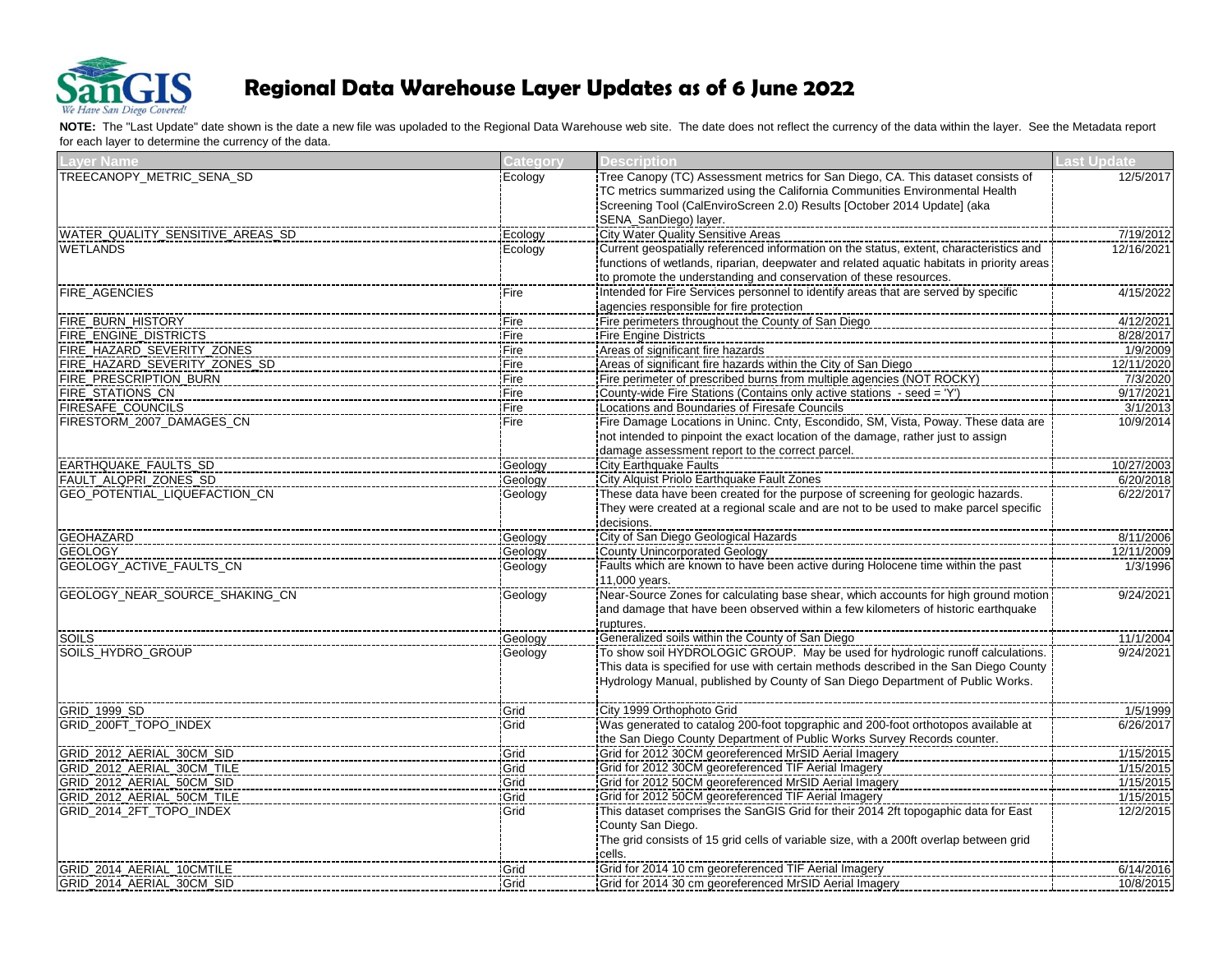

| <b>Layer Name</b>          | <b>Category</b> | <b>Description</b>                                                                                       | Last Update |
|----------------------------|-----------------|----------------------------------------------------------------------------------------------------------|-------------|
| GRID_2014_AERIAL_30CMRURAL | Grid            | Grid for 2014 30 cm georeferenced TIF Aerial Imagery. Rural areas.                                       | 10/8/2015   |
| GRID_2014_AERIAL_30CMURBAN | Grid            | Grid for 2014 30 cm georeferenced TIF Aerial Imagery. Urban areas.                                       | 10/8/2015   |
| GRID_2015_5FT_TOPO_INDEX   | Grid            | This dataset comprises the SanGIS Grid for their 2015 5ft topogaphic data for Central                    | 2/28/2017   |
|                            |                 | County San Diego.                                                                                        |             |
|                            |                 | The grid consists of 4 grid cells of variable size, with a 200ft overlap between grid                    |             |
|                            |                 | cells.                                                                                                   |             |
|                            |                 |                                                                                                          |             |
| GRID 2017 AERIAL 9INCHTILE | Grid            | Delivery grid tiles for the 9-inch GeoTIFF and MrSID Pictometry orthogonal image                         | 1/23/2018   |
|                            |                 | mosaic to support the needs of SanGIS. Other uses expected. Grid tiles are 2640ft by                     |             |
|                            |                 | 2640ft.                                                                                                  |             |
| GRID_2017_AERIAL4_INCHTILE | Grid            |                                                                                                          | 9/18/2020   |
| GRID_2019_AERIAL_3IN_URBAN | Grid            | by 2640ft.                                                                                               | 5/6/2022    |
|                            |                 | support the needs of SanGIS. Other uses expected. Grid tiles are 1 mile x 1 mile.                        |             |
|                            |                 |                                                                                                          |             |
| GRID 2019 AERIAL 9INCHTILE | Grid            | :Delivery grid tiles for the 9-inch GeoTIFF NearMap orthogonal image mosaic to                           | 11/9/2020   |
|                            |                 | support the needs of SanGIS. Other uses expected. Grid tiles are 1 mile by 1 mile.                       |             |
|                            |                 |                                                                                                          |             |
| GRID_FIELD_BOOK            | Grid            | City of San Diego Water (and sewer?) Field Book Grid                                                     | 5/27/2014   |
| <b>GRID RPSG GRID</b>      | Grid            | The Grid layer is the Regional Public Safety Geodatabase's (RPSG) Public Safety                          | 10/10/2016  |
|                            |                 | Grid. It was created to be published the Public Safety Mapbook and accompanying                          |             |
|                            |                 | web mapping applications which is provided to public safety and emergency                                |             |
|                            |                 | management agencies                                                                                      |             |
| <b>GRID RPSG GRIDSUB</b>   | Grid            | The GridSub layer is a sub grid of the Regional Public Safety Geodatabase's (RPSG)                       | 10/10/2016  |
|                            |                 | Public Safety Grid. It was created to be published the Public Safety Mapbook and                         |             |
|                            |                 | accompanying web mapping applications which is provided to public safety and                             |             |
| <b>GRID RPSG HALF GRID</b> | Grid            | emergency mgt<br>The GridSub layer is a sub grid of the Regional Public Safety Geodatabase's (RPSG)      | 9/5/2017    |
|                            |                 | Public Safety Grid. It was created to be published the Public Safety Mapbook and                         |             |
|                            |                 | accompanying web mapping applications                                                                    |             |
| <b>GRID RPSG MAP PAGE</b>  | Grid            | The GridSub layer is a sub grid of the Regional Public Safety Geodatabase's (RPSG)                       | 10/10/2016  |
|                            |                 | Public Safety Grid. It was created to be published the Public Safety Mapbook and                         |             |
|                            |                 | accompanying web mapping applications                                                                    |             |
| GRID RPSG MAP PAGE 2019    | Grid            | The 2019 Map Page layer was created for the San Diego County Evacuation Planning                         | 5/19/2021   |
|                            |                 | Map Book (an updated Public Safety Grid mapbook). This 2019 version of the map                           |             |
|                            |                 | page grid is better suited for the landscape orientation of the San Diego County                         |             |
|                            |                 | <b>Evacuation Pla</b>                                                                                    |             |
| GRID_RPSG_SDFD             | Grid            | The Grid layer is the San Diego Fire Rescue Departments Fire Safety Grid. It was                         | 8/7/2017    |
|                            |                 | created to be published in the Fire Rescue Mapbook and accompanying web mapping                          |             |
|                            |                 | applications which is provided to fire safety and emergency management agencies                          |             |
|                            |                 |                                                                                                          |             |
| <b>GRID SANGIS</b>         | Grid            |                                                                                                          | 1/15/2015   |
|                            |                 | West x 4000 ft North-South, Certain less populated areas are divided into 12,000 ft x<br>8,000 ft tiles. |             |
| GRID_USGS_75               | Grid            | USGS 7.5 Grid                                                                                            | 1/15/2015   |
| <b>GRID USNG</b>           | Grid            | 10km Grid and 1km Grid features classes in file GDB. Includes lpk with labelling and                     | 1/22/2015   |
|                            |                 | symbology                                                                                                |             |
| <b>WW_MAPBOOK_GRID</b>     | Grid            | San Diego County Sanitation District map book grid                                                       | 9/24/2021   |
|                            |                 |                                                                                                          |             |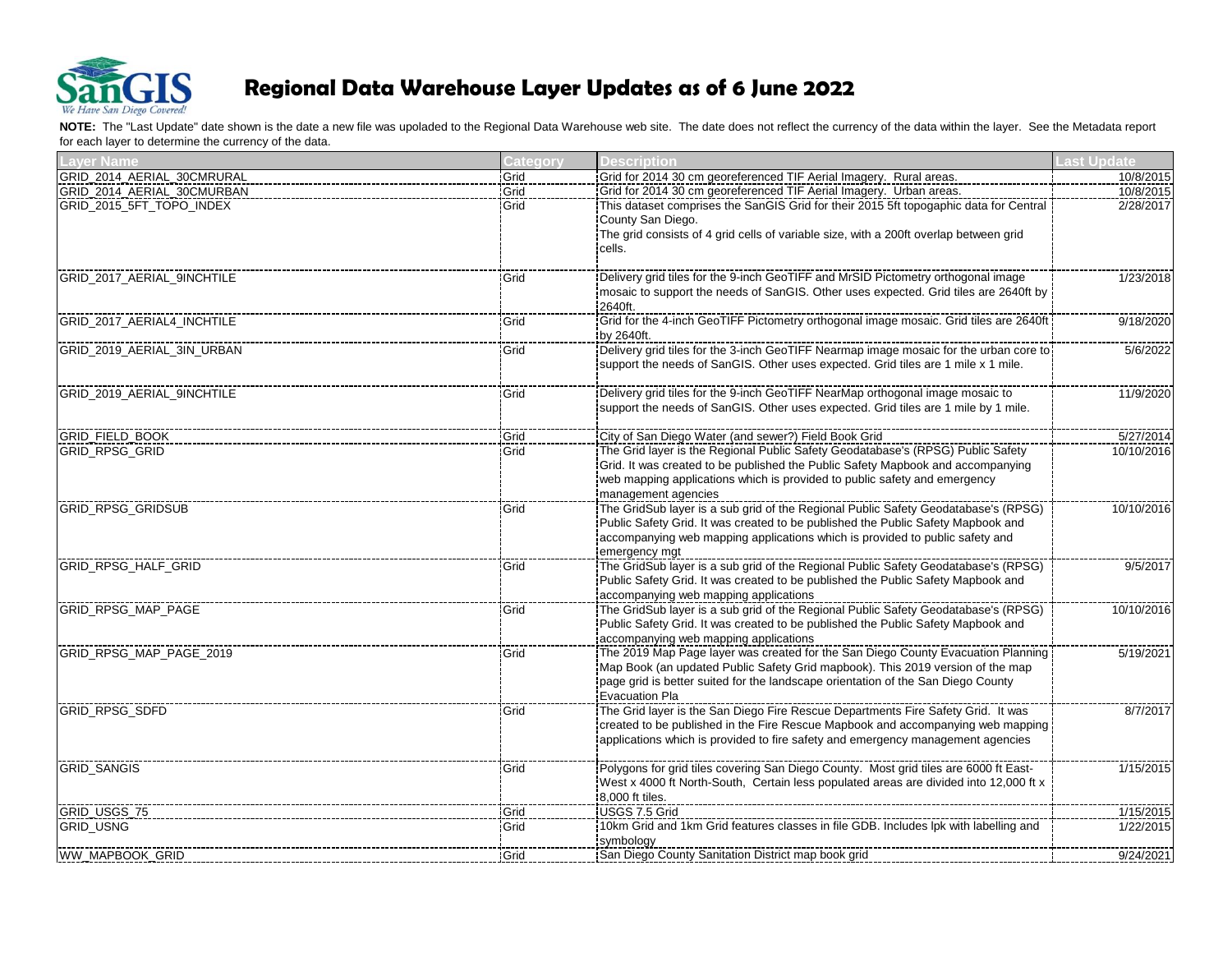

| <b>Layer Name</b>                             | <b>Category</b> | <b>Description</b>                                                                                 | Last Update |
|-----------------------------------------------|-----------------|----------------------------------------------------------------------------------------------------|-------------|
| CHILD_CARE_CENTERS                            | Health          | This dataset consists of points for the location all of the child care centers in San              | 3/12/2021   |
|                                               |                 | Diego County geocoded from address information obtained from the Community Care                    |             |
|                                               |                 | Licensing Division of the California Department of Social Services (CCLD).                         |             |
| COOL ZONES<br>COVID_19_STATISTICS_BY_ZIP_CODE | Health          | Cool Zones<br>ICOVID-19 statistics by ZIP Code, created for use in County of San Diego Coronavirus | 9/27/2019   |
|                                               | Health          | Disease 2019 (COVID-19) dashboard map viewable at https://arcg.is/1480re                           | 6/2/2022    |
|                                               |                 |                                                                                                    |             |
| COVID19_CASERATEBYZIPANDJURISDICTION          | Health          | COVID19 CaseRateByZipAndJurisdiction                                                               |             |
|                                               |                 | This data is from the County HHSA feature service:https://gis-                                     | 6/2/2022    |
|                                               |                 | public.sandiegocounty.gov/arcgis/rest/services/Hosted/COVID19_CaseRateData/Feat                    |             |
|                                               |                 | ureServer                                                                                          |             |
| COVID19 CASESBYEPISODE                        |                 | COVID19_CasesByEpisode                                                                             | 6/2/2022    |
|                                               | Health          | This data is from the County HHSA feature service:https://gis-                                     |             |
|                                               |                 | public.sandiegocounty.gov/arcgis/rest/services/Hosted/COVID19_Cases_by_Episode                     |             |
|                                               |                 | Date/FeatureServer                                                                                 |             |
| COVID19_FULLYVACCINATEDBYZIPCODE              | Health          | COVID19_FullyVaccinatedbyZipCode                                                                   | 6/2/2022    |
|                                               |                 | This data is from the County HHSA feature service: https://gis-                                    |             |
|                                               |                 | public.sandiegocounty.gov/arcgis/rest/services/Hosted/FullyVaxRate_ByZip_PUBLIC_                   |             |
|                                               |                 | VIEW/FeatureServer                                                                                 |             |
|                                               |                 |                                                                                                    |             |
| COVID19 STATISTICS BY JURISDICTION            | Health          | COVID-19 statistics by jurisdiction, created for use in County of San Diego                        | 6/2/2022    |
|                                               |                 | Coronavirus Disease 2019 (COVID-19) dashboard map: https://arcg.is/1480re                          |             |
| COVID19_STATISTICSSANDIEGOCOUNTY              |                 | COVID19_StatisticsSanDiegoCounty from the HHSA feature service: https://gis-                       | 6/2/2022    |
|                                               | Health          | public.sandiegocounty.gov/arcgis/rest/services/Hosted/COVID_19_Statistics_San_Die                  |             |
|                                               |                 | go_County/FeatureServer                                                                            |             |
| COVID19_TRIGGERS                              | Health          | COVID19_Triggers                                                                                   | 6/2/2022    |
|                                               |                 | This data is from the County HHSA feature service:https://gis-                                     |             |
|                                               |                 | public.sandiegocounty.gov/arcgis/rest/services/Hosted/COVID19_Triggers/FeatureSer                  |             |
|                                               |                 | ver                                                                                                |             |
| COVID19 VACCINATIONSBYCENSUSTRACT             | Health          | COVID19_VaccinationsByCensusTract                                                                  | 6/2/2022    |
|                                               |                 | This data is from the County HHSA feature service:https://gis-                                     |             |
|                                               |                 | public.sandiegocounty.gov/arcgis/rest/services/Hosted/Vaccines_By_Census_Tract_P                   |             |
|                                               |                 | ublic/FeatureServer                                                                                |             |
| COVID19 VACCINATIONSTATISTICSSANDIEGOCOUNTY   | Health          | COVID19_VaccinationStatisticsSanDiegoCounty from the HHSA feature service:                         | 6/2/2022    |
|                                               |                 | https://ais-                                                                                       |             |
|                                               |                 | public.sandiegocounty.gov/arcgis/rest/services/Hosted/CopyToPortal011821/FeatureS<br>erver         |             |
| COVID19_VACCINERATE_BYZIPCODE                 | Health          | COVID19_VaccineRate_ByZipCode                                                                      | 6/2/2022    |
|                                               |                 | This data is from the County HHSA feature service: https://gis-                                    |             |
|                                               |                 | public.sandiegocounty.gov/arcgis/rest/services/Hosted/VaccineRate_ByZip_PUBLIC_                    |             |
|                                               |                 | VIEW/FeatureServer                                                                                 |             |
| HEALTHCARE FACILITIES                         | Health          | The Licensed Healthcare Facilities map layer provides location information for                     | 3/12/2021   |
|                                               |                 | mapping healthcare facilities licensed by California Department of Public Health,                  |             |
|                                               |                 | Licensing and Certification.                                                                       |             |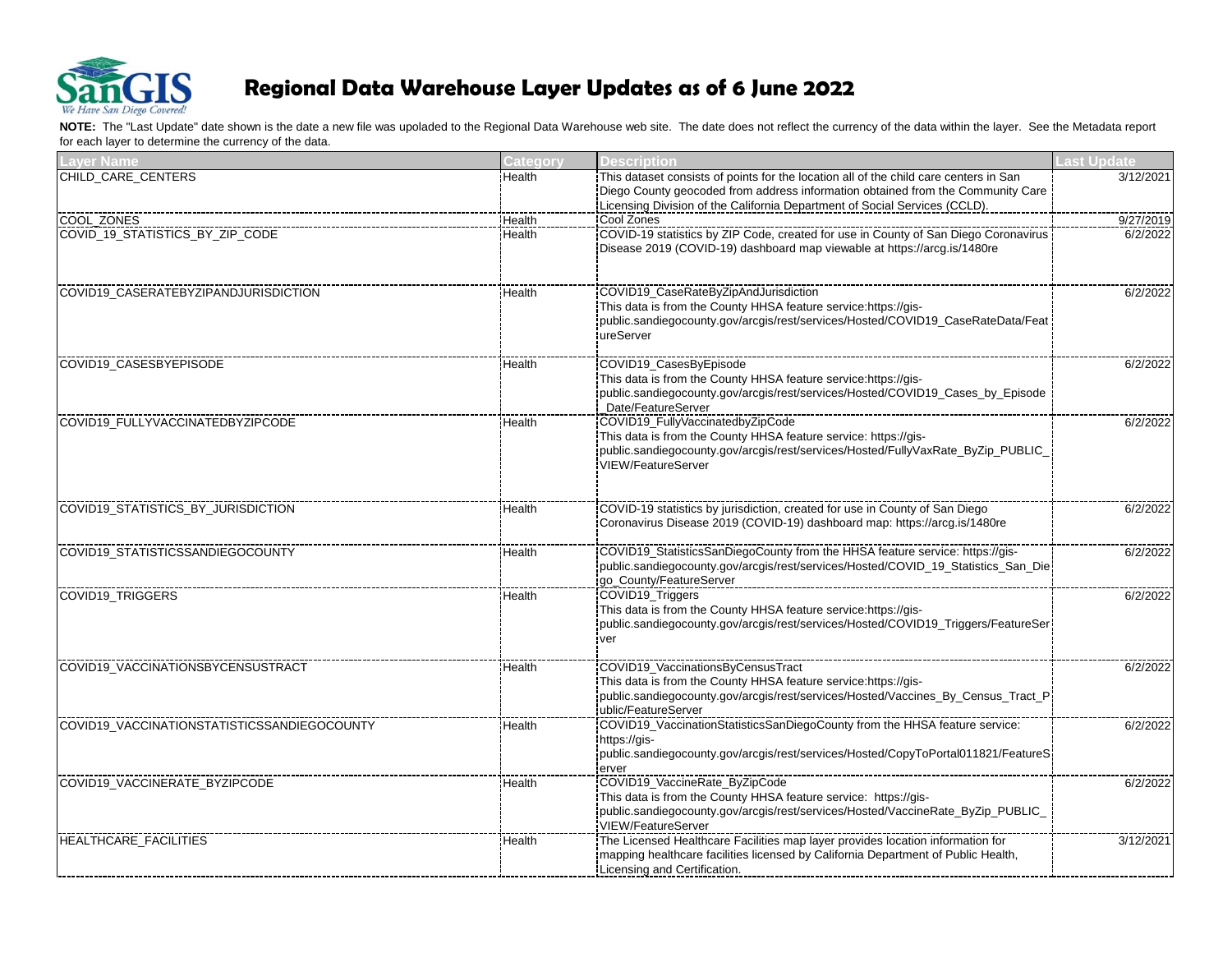

| <b>Layer Name</b>            | <b>Category</b> | <b>Description</b>                                                                                                         | <b>Last Update</b> |
|------------------------------|-----------------|----------------------------------------------------------------------------------------------------------------------------|--------------------|
| HLTH_ADULT_RES_FACILITIES    | Health          | This dataset consists of points for the location all of Adult Residential Facilities in San                                | 4/4/2022           |
|                              |                 | Diego County geocoded from address information obtained from the Community Care                                            |                    |
|                              |                 | Licensing Division of the California Department of Social Services (CCLD).                                                 |                    |
| HLTH_ELDER_CARE_FACILITIES   | Health          | This dataset consists of points for the location all of Residential Elder Care Facilities                                  | 4/4/2022           |
|                              |                 | in San Diego County geocoded from address information obtained from the                                                    |                    |
|                              |                 | Community Care Licensing Division of the California Department of Social Services                                          |                    |
|                              |                 | (CCLD).                                                                                                                    |                    |
| HLTH_HPI_3_0                 | Health          |                                                                                                                            | 4/29/2022          |
|                              |                 | community conditions of California census tracts based on the distribution of 23                                           |                    |
|                              |                 | indicators of social determinants of health.                                                                               |                    |
|                              |                 |                                                                                                                            |                    |
| HLTH MAT LOCATIONS           | Health          | Medication-Assisted Treatment Locations in the County of San Diego from the                                                | 5/6/2022           |
|                              |                 | Institute for Public Strategies.                                                                                           |                    |
| HLTH_SAFE_DISPOSAL_LOCS      | Health          |                                                                                                                            | 5/6/2022           |
|                              |                 | Institute for Public Strategies.                                                                                           |                    |
| <b>COASTLINE</b>             | Hydrology       | SANDAG Coastline                                                                                                           | 7/12/2012          |
| FLOOD_PANEL                  | Hydrology       | FEMA Flood Panels (2009) (Replaced Hyd_Floodpan for 1997)                                                                  | 6/26/2017          |
| FLOOD PLAIN                  | Hydrology       | FEMA Flood Plains                                                                                                          | 5/2/2022           |
| FLOODPLAIN_100_YEAR_CN       | Hydrology       | This layer was created to represent unincorporated areas most likely to be subjected<br>to inundation by a 100-year flood. | 6/3/2022           |
| FLOODWAY_100_YEAR_CN         | Hydrology       | This layer was created to represent floodway channels of unincorporated                                                    | 4/1/2022           |
|                              |                 | watercourses, during a 100-year flood event.                                                                               |                    |
| <b>FLOWLINES</b>             | Hydrology       | Comprises polyline water features that contain flow (i.e. artificial path, canal/ditch,                                    | 10/23/2020         |
|                              |                 | coastline, connector, pipeline, stream/river, underground conduit). Originated from                                        |                    |
|                              |                 | NHD.Hydrography NHDFlowline dataset.                                                                                       |                    |
| <b>FLOWLINES_CARTO</b>       | Hydrology       | This layer comprises plylines for major watercourses in San Diego County. The layer                                        | 5/1/2017           |
|                              |                 | was developed by SanGIS for cartographic purposes depicting major watercourses                                             |                    |
|                              |                 | within the County.                                                                                                         |                    |
| <b>HARBOR BAY</b>            | Hydrology       | Harbor and Bay areas for San Diego County                                                                                  | 1/16/2015          |
| HYD_303D_FACILITIES_COMBINED | Hydrology       | These are businesses and agricutlural facilities that may be subject to inspection for                                     | 10/8/2021          |
|                              |                 | potential polluting activies. These were drawn from lists maintained by County of San                                      |                    |
|                              |                 | Diego Watershed Protection and Agricultural Weights and Meaures.                                                           |                    |
| HYD_303D_WATERS_LINE         | Hydrology       | This layer includes all impaired linear water bodies for the combined 2014 and 2016                                        | 3/4/2022           |
|                              |                 | Integrated Report.                                                                                                         |                    |
|                              |                 | SanGIS has selected features from this dataset that intersect the boundaries of the                                        |                    |
|                              |                 | HU8 water basins in the San Diego County area.                                                                             |                    |
| HYD 303D WATERS POLY         | Hydrology       | This layer includes all impaired polygonal water bodies for the combined 2014 and                                          | 3/4/2022           |
|                              |                 | 2016 Integrated Report.                                                                                                    |                    |
|                              |                 | SanGIS has selected features from this dataset that intersect the boundaries of the                                        |                    |
|                              |                 | HU8 water basins in the San Diego County area (SanGIS HYD_BAS                                                              |                    |
| HYD_BAY                      | Hydrology       |                                                                                                                            | 12/18/2020         |
|                              |                 | intended for use for cartographic purposes                                                                                 |                    |
| HYD_BMP_CN                   | Hydrology       |                                                                                                                            | 6/3/2022           |
| HYD DAM                      | Hydrology       | Dams within the County of San Diego                                                                                        | 9/24/2021          |
| HYD_DAM_INUNDATION_DSOD      | Hydrology       | To show the extent of dam inundation areas for extremely high, high and significant                                        | 3/11/2022          |
|                              |                 | hazard dams and their critical appurtenant structures located within San Diego                                             |                    |
|                              |                 | County. The dataset does not include low hazard dams.                                                                      |                    |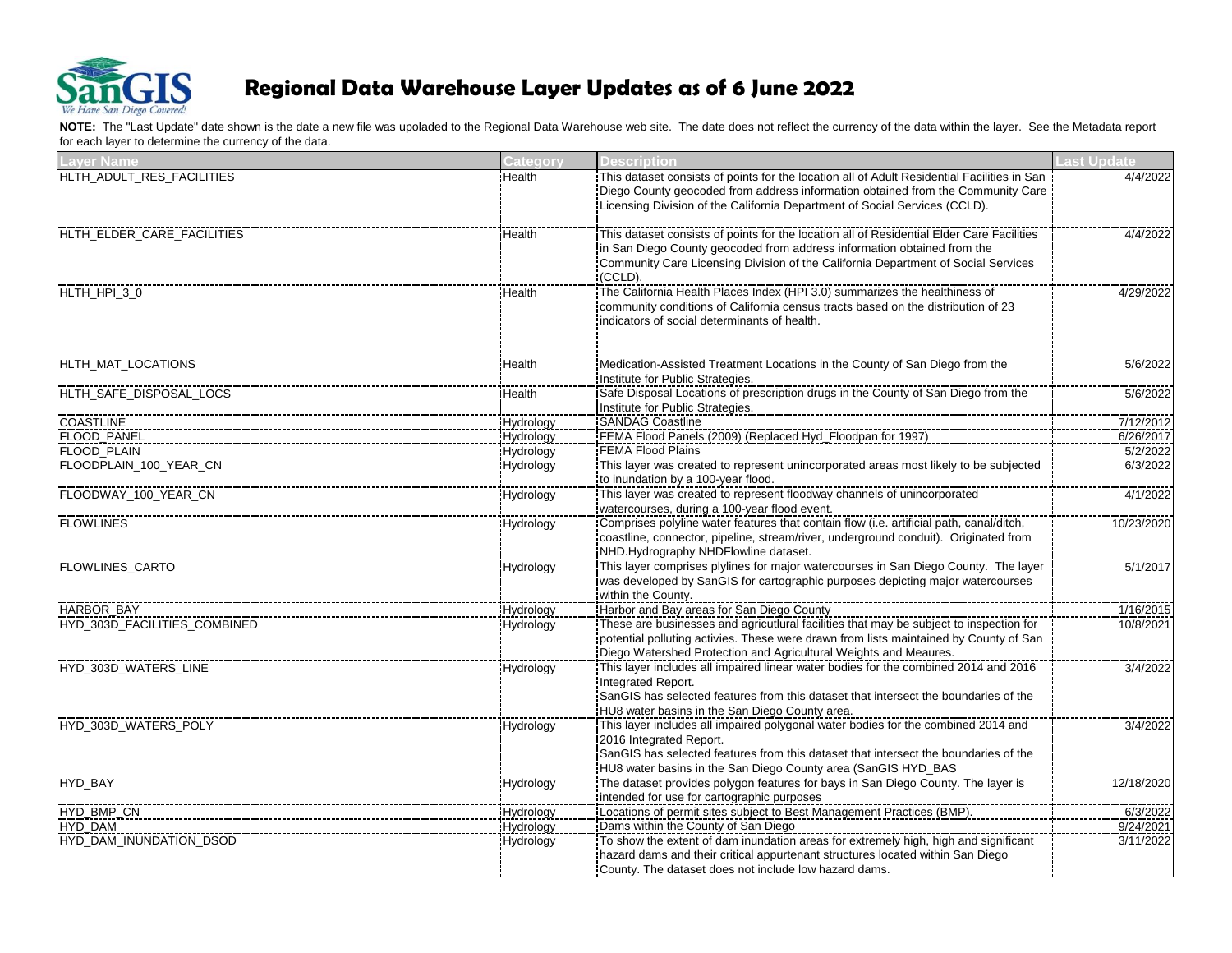

| <b>Layer Name</b>               | Category         | <b>Description</b>                                                                      | Last Update |
|---------------------------------|------------------|-----------------------------------------------------------------------------------------|-------------|
| HYD_ISOPLUVIALS                 | Hydrology        | Isopluvials with a 1-inch contour interval derived from the 300-foot rainfall raster    | 9/30/2014   |
|                                 |                  | dataset. This layer was created to identify annual averages of precipitation, expressed |             |
|                                 |                  | in inches and based on a 30-year annual average.                                        |             |
| HYD NHDWATERBODY                | Hydrology        | Features representing areal NHD hydrographic waterbody features. Some Waterbody         | 10/16/2020  |
|                                 |                  | features such as LakePond, Reservoir, and Estuary must have a reachcode.                |             |
|                                 |                  | SwampMarsh may have a reachcode. Ice Mass and Playa do not have reachcodes.             |             |
| HYD_PDP                         | Hydrology        |                                                                                         | 6/3/2022    |
|                                 |                  | (PDP) areas subject to Best Management Practices in San Diego unincorporated            |             |
|                                 |                  | areas                                                                                   |             |
| HYD_RMA_SURVEY_ZONE             | Hydrology        | These polygons delineate initial survey zones of residential areas for assessment and   | 9/24/2021   |
|                                 |                  | prevention of urban runoff with the County's Unincorporated Area.                       |             |
| HYD_TSUNAMI_INUNDATION_AREA     | Hydrology        | Tsunami Inundation areas along the County of San Diego                                  | 4/20/2016   |
| HYD_TSUNAMI_INUNDATION_LINE     | Hydrology        |                                                                                         | 4/20/2016   |
| HYD_WP_SITES                    | Hydrology        | Department of Public Works Watershed Protection Sites. Information is collected from    | 5/13/2022   |
|                                 |                  | field visits. Sites represents outfall point from Drainage areas                        |             |
| HYD WPP DRAINAGE BASINS         | Hydrology        | MS4 (Municipal Separate Storm Sewer System) outfall drainage areas in the               | 5/20/2022   |
|                                 |                  | unincorporated areas of San Diego County                                                |             |
| HYDROLOGIC BASINS               | Hydrology        | Basins and Watersheds. CalWater ver 2.2.1 data.                                         | 8/10/2016   |
| <b>ISOPLUVIALS_85TH_PERCENT</b> | Hydrology        | The 85th percentile isopluvial is used for determining the size of certain stormwater   | 6/22/2017   |
|                                 |                  | facilities, as specified in the County's Hydrology Manual. Revised 12/15/15.            |             |
| PACIFIC OCEAN                   | Hydrology        | Pacific Ocean Along San Diego County. This dataset comprises a single polygon           | 9/4/2018    |
|                                 |                  | representing a portion of the Pacific Ocean along the southern California coast. The    |             |
|                                 |                  | layer is for cartographic use on maps.                                                  |             |
| <b>PRECIPITATION</b>            | Hydrology        |                                                                                         | 12/24/2014  |
|                                 |                  | range of 3-inch intervals.                                                              |             |
| <b>WATERSHEDS</b>               | <b>Hydrology</b> |                                                                                         | 10/23/2020  |
|                                 |                  | San Diego Area.                                                                         |             |
| <b>WELLS</b>                    | Hydrology        | Wells (unincorporated area only)                                                        | 8/31/2015   |
| <b>COASTAL ZONES</b>            | Jurisdiction     |                                                                                         | 11/19/2018  |
|                                 |                  | based on municipal boundaries from the JUR_MUNICIPAL layer and the Coastal              |             |
|                                 |                  | Commission boundary for the landward extent. Coastal Zones within the City of San       |             |
|                                 |                  | Diego are further su                                                                    |             |
| COUNTY_BOUNDARY                 | Jurisdiction     | <b>County Boundary</b>                                                                  | 12/16/2021  |
| INDIAN_RESERVATIONS             | Jurisdiction     |                                                                                         | 4/4/2022    |
| LAW_BEATS_PORT                  | Jurisdiction     | Port of San Diego Harbor Police Beats                                                   | 5/13/2022   |
| LAW_BEATS_PUBLIC                | Jurisdiction     | <b>ARJIS Law Beats</b>                                                                  | 4/4/2022    |
| MUNICIPAL BOUNDARIES            | Jurisdiction     |                                                                                         | 6/6/2022    |
|                                 |                  | specific jurisdiction. The dataset will be updated when notified by the San Diego Local |             |
|                                 |                  | Agency Formation Commission (LAFCO) of a recorded annexation or detachment and          |             |
| MUNICIPAL_BOUNDARIES_ASR        | Jurisdiction     | Municipal boundaries published on an annual basis following the completion of Tax       | 12/16/2021  |
|                                 |                  | Rate Area updates.                                                                      |             |
|                                 |                  | Used as an overlay to locate and identify parcels that correspond to their specific     |             |
|                                 |                  | iurisdiction.                                                                           |             |
| PUBLIC_SAFETY_JURISDICTIONS     | Jurisdiction     | Polygons representing law enforcement response responsibility in the County of San      | 4/4/2022    |
|                                 |                  | Diego. Special Jurisdictions based on ARJIS Beats                                       |             |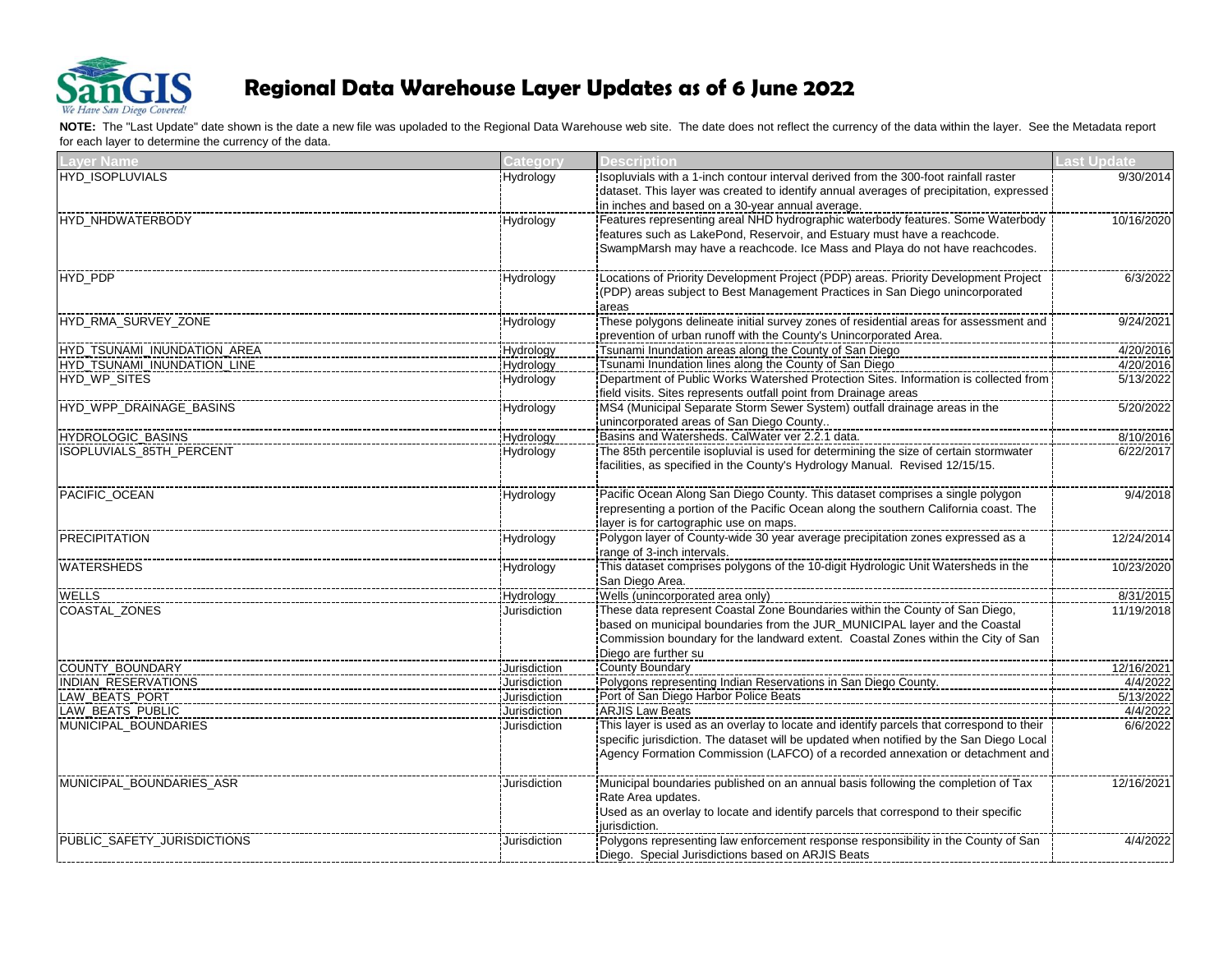

| <b>Layer Name</b>            | Category        | <b>Description</b>                                                                      | <b>Last Update</b> |
|------------------------------|-----------------|-----------------------------------------------------------------------------------------|--------------------|
| SDPD_BEATS                   | Jurisdiction    | Polygons representing City of San Diego Police Department (SDPD) law beats and          | 4/4/2022           |
|                              |                 | the names used by the SDPD to refer to those neighborhoods. These boundaries do         |                    |
|                              |                 | not represent legal neighborhoold boundaries.                                           |                    |
| STATE_WITH_COUNTY_BOUNDARIES | Jurisdiction    | State of California with county boundaries. This feature class is used for cartographic | 1/15/2015          |
|                              |                 | purposes, for generating staistical data, and for clipping data.                        |                    |
| <b>VICINITY</b>              | Jurisdiction    | Vicinity (surrounding counties, Baja & ocean). This dataset comprises polygons of       | 10/10/2016         |
|                              |                 | Counties and water bodies in the vicinity of San Diego County for cartographic          |                    |
|                              |                 | purposes.                                                                               |                    |
| CITY_OWNED_LAND              | Land Use        | San Diego city owned land within the County of San Diego                                | 3/26/2021          |
| DEVELOPABLE LAND             | Land Use        |                                                                                         | 9/6/2011           |
|                              |                 |                                                                                         |                    |
| LAND_OWNERSHIP_SG            | Land Use        | 2019 Base Year Public Land Ownership for the Series 12 Regional Growth Forecast         | 4/15/2022          |
|                              |                 |                                                                                         |                    |
| LAND_USE_1986                | Land Use        | 1986 Land Use for the western half of San Diego County                                  | 4/1/1990           |
| LAND_USE_1990                | Land Use        | 1990 Land Use                                                                           | 1/1/1995           |
| LAND_USE_1995                | Land Use        | 1995 Land Use                                                                           | 1/1/2000           |
| LAND_USE_2000                | Land Use        | 2000 Land Use                                                                           | 1/1/2004           |
| LAND_USE_2004                | Land Use        | 2004 Land Use                                                                           | 1/1/2008           |
| LAND_USE_2008                | Land Use        | 2008 Land Use                                                                           | 1/1/2008           |
| LAND_USE_2013                | Land Use        | 2013 Land Use                                                                           | 10/2/2014          |
| LAND_USE_2015                | Land Use        | 2015 Land Use                                                                           | 3/13/2017          |
| LAND_USE_2016                | Land Use        | 2016 Land Use                                                                           | 3/12/2017          |
| LAND_USE_2017                | <b>Land Use</b> | 2017 Current Land Use                                                                   | 9/5/2017           |
| LAND_USE_2018                | Land Use        | 2018 Current Land Use                                                                   | 3/2/2020           |
| LAND_USE_2019                | <b>Land Use</b> | 2019 Land Use                                                                           | 12/18/2020         |
| LAND_USE_2020                | Land Use        | 2020 Land Use                                                                           | 12/18/2020         |
| LANDUSE_CURRENT              | Land Use        | 2021 Current Land Use                                                                   | 4/15/2022          |
| LANDUSE_PLANNED              | Land Use        | Planned land use for the Series 12 Regional Growth Forecast 2050                        | 10/9/2014          |
| MILITARY_FACILITY            | Land Use        |                                                                                         | 2/21/2017          |
|                              |                 | facilities are depicted. Some military-owned housing units are not depicted.            |                    |
| PUBLIC_LAND_OWNER_1987       | Land Use        | 1987 Public Land Ownership                                                              | 1/1/1990           |
| PUBLIC LAND OWNER 1990       | Land Use        | 1990 Public Land Ownership                                                              | 1/1/1995           |
| PUBLIC_LAND_OWNER_1995       | Land Use        | 1995 Public Land Ownership                                                              | 1/1/2000           |
| PUBLIC_LAND_OWNER_2000       | Land Use        | 2000 Public Land Ownership                                                              | 1/1/2004           |
| PUBLIC_LAND_OWNER_2004       | <b>Land Use</b> | 2004 Public Land Ownership                                                              | 1/1/2009           |
| PUBLIC_LAND_OWNER_2009       | Land Use        | Current Public Land Ownership                                                           | 1/2/2009           |
| PUBLIC_LAND_OWNER_2017       | <b>Land Use</b> | 12017 Base Year Public Land Ownership for the Series 12 Regional Growth Forecast        | 12/18/2020         |
|                              |                 |                                                                                         |                    |
| PUBLIC_LAND_OWNER_2019       | Land Use        |                                                                                         | 12/18/2020         |
|                              |                 |                                                                                         |                    |
| PUBLIC_LAND_OWNER_2020       | Land Use        |                                                                                         | 12/18/2020         |
| REDEVELOPMENT_INFILL         | Land Use        |                                                                                         | 12/10/2010         |
| ABC_LICENSES                 | Miscellaneous   | This dataset consists of points for the location of Alcoholic Beverage Control Licenses | 6/6/2022           |
|                              |                 | in San Diego County geocoded from address information obtained from the California      |                    |
|                              |                 | Department of Alcoholic Beverage Control                                                |                    |
|                              |                 |                                                                                         |                    |
| BROADBAND_BUSINESS_CPUC      | Miscellaneous   |                                                                                         | 6/11/2021          |
|                              |                 | based providers with wireline and/or fixed wireless broadband technologies available    |                    |
|                              |                 | to businesses.                                                                          |                    |
|                              |                 | SanGIS extracted data for San Diego County.                                             |                    |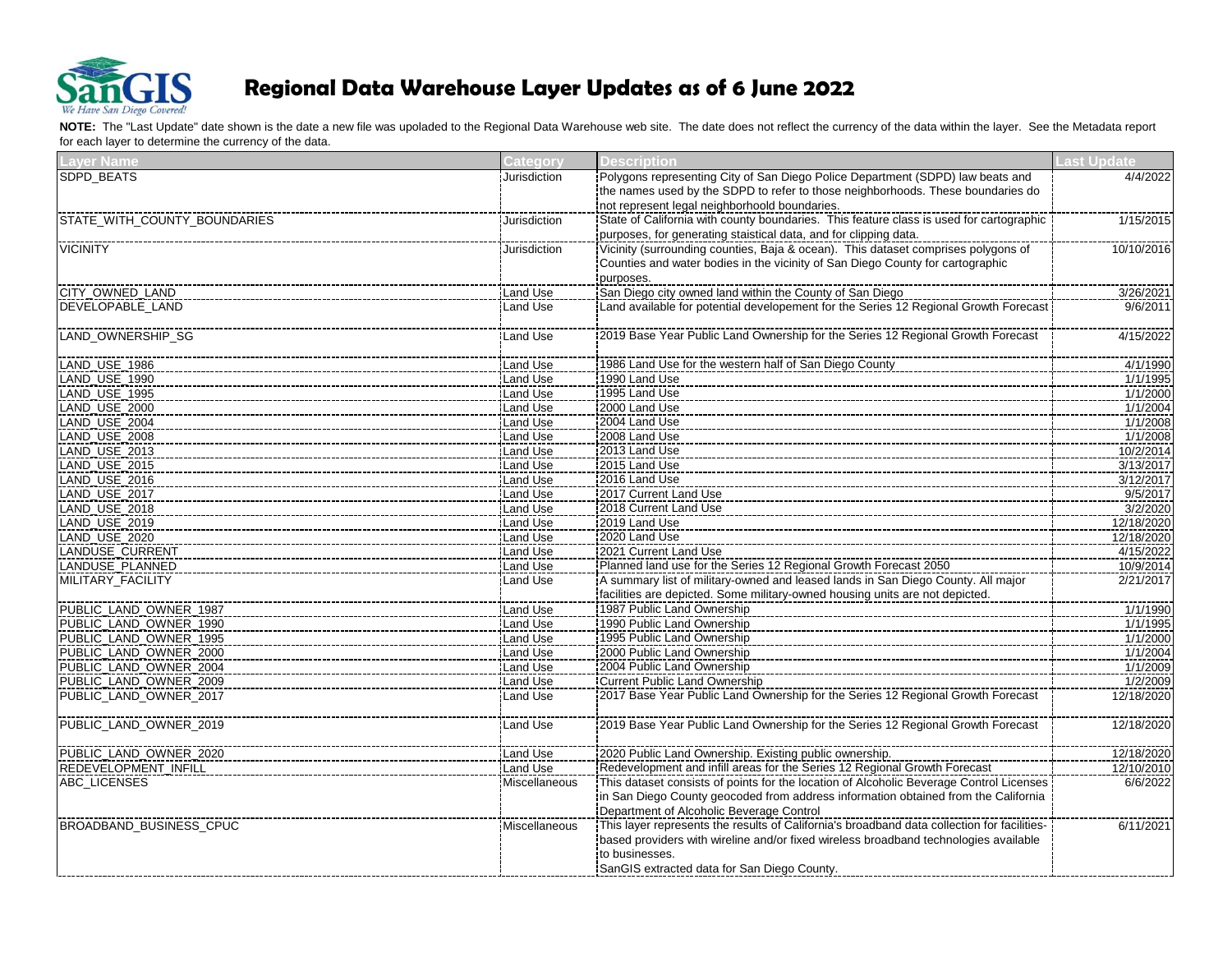

| <b>Layer Name</b>                     | <b>Category</b>                | <b>Description</b>                                                                                      | <b>Last Update</b>     |
|---------------------------------------|--------------------------------|---------------------------------------------------------------------------------------------------------|------------------------|
| BROADBAND_CONSUMER_CPUC               | Miscellaneous                  | This layer represents the results of California's broadband data collection for facilities-             | 6/11/2021              |
|                                       |                                | based providers with wireline and/or fixed wireless broadband technologies available                    |                        |
|                                       |                                | to consumers.                                                                                           |                        |
|                                       |                                | SanGIS extracted data for San Diego County.                                                             |                        |
| BROADBAND MOBILE CPUC                 | <b>Miscellaneous</b>           | This layer represents the results of California's broadband data collection for facilities-             | 6/11/2021              |
|                                       |                                | based providers with mobile wireless broadband technology available to consumers                        |                        |
|                                       |                                | as advertised by mobile providers.                                                                      |                        |
|                                       |                                |                                                                                                         |                        |
|                                       |                                | SanGIS extracted data for San Diego County.                                                             |                        |
| <b>BUILDING OUTLINES</b>              | <b>Miscellaneous</b>           | Building Outline polygons to support SANDAG's land inventory system                                     | 8/2/2018               |
|                                       |                                | (SPACECORE).                                                                                            |                        |
| CALL_BOX                              | Miscellaneous                  | This dataset contains a point for call box systems along freeways and highways in                       | 8/27/2018              |
|                                       |                                | San Diego County.<br>control Monuments. This GIS layer serves to document the location, type and source |                        |
| <b>CONTROL_MONUMENTS</b>              | Miscellaneous                  | of survey control monuments, within the State Plane Coordinate system (specifically                     | 9/30/2014              |
|                                       |                                | State Plane California Zone 6, FIPS 0406 and NAD83 and NAD 27 datums).                                  |                        |
|                                       |                                |                                                                                                         |                        |
| <b>DISCRETIONARY_PERMITS</b>          | Miscellaneous                  | <b>County Discretionary Permits</b>                                                                     | 6/3/2022               |
| EASEMENT_OPEN_SPACE                   | Miscellaneous                  | Recorded biological, recreational, open space, and conservation easements in San                        | 4/4/2022               |
|                                       |                                | Diego County and local jurisdictions.                                                                   |                        |
| FOOTPRINTS_NONRESIDENTIAL_SD          | Miscellaneous                  | Building footprints for nonresidential buildings in the City of SD                                      | 9/6/2005               |
| MOBILE_HOME_PARK_CN                   | Miscellaneous                  | This data layer displays Mobile Home Parks within the unincorporated region of San                      | 3/6/2018               |
|                                       |                                | Diego County. This layer was created using an excel table with a list of Mobile Home                    |                        |
|                                       |                                | Park Permits and their APNs.                                                                            |                        |
| MOBILE_HOME_PARK_OVERLAY_ZONE         | Miscellaneous                  |                                                                                                         | 9/3/2013               |
| NATIONAL FORESTS                      | Miscellaneous                  | National Forests in County of San Diego. This feature class consists of administrative                  | 2/14/2017              |
|                                       |                                | boundaries of the National Forests of Region 5, Pacific Southwest Region.                               |                        |
| OPEN_SPACE_SD                         | Miscellaneous                  | Parcels in the City of San Diego designated as open space                                               | 6/15/2009              |
| PARKING_IMPACT_OVERLAY_ZONE           | Miscellaneous                  | Parking Impact Zones for Campus, Coast & Beach                                                          | 4/13/2007              |
| PO_BOX_LOCATIONS                      | Miscellaneous                  | Post Office Box Locations                                                                               | 12/29/2010             |
| PORTS OF ENTRY CA_MEX                 | Miscellaneous                  | Ports of Entry Between California and Mexico                                                            | 10/31/2016             |
| PUBLIC_LAND_SURVEY                    | Miscellaneous                  |                                                                                                         | 4/4/2022               |
|                                       |                                | Diego.                                                                                                  |                        |
| ROAD_STREET_LIGHTS                    | Miscellaneous                  | This dataset comprises points for street lights (both active and inactive) either                       | 6/3/2022               |
|                                       |                                | maintained or paid for its use by the County of San Diego Special Districts.                            |                        |
| ROAD_TRAFFIC_SIGNALS                  | Miscellaneous                  | This dataset comprises point locations for traffic signals (both active and inactive) on                | 4/1/2022               |
|                                       |                                | roads maintained by the County of San Diego and was created to assist in the                            |                        |
|                                       |                                | management of the county's road related assets.                                                         |                        |
| STREET_LIGHT<br><b>TRAFFIC SIGNAL</b> | Miscellaneous<br>Miscellaneous | Street Lights in City of San Diego<br>Traffic_Signal                                                    | 8/20/2008<br>8/20/2008 |
| TREES SD                              | Miscellaneous                  | City Trees (in ROW)                                                                                     | 8/20/2008              |
| UNEXPLODED ORDNANCE                   | Miscellaneous                  |                                                                                                         | 9/30/2014              |
|                                       |                                | action needs to be taken in order to avoid injury or damage due to unexploded                           |                        |
|                                       |                                | ordinances.                                                                                             |                        |
|                                       |                                |                                                                                                         |                        |
| ZIP_CODES                             | Miscellaneous                  |                                                                                                         | 4/4/2022               |
|                                       |                                | County.                                                                                                 |                        |
|                                       |                                |                                                                                                         |                        |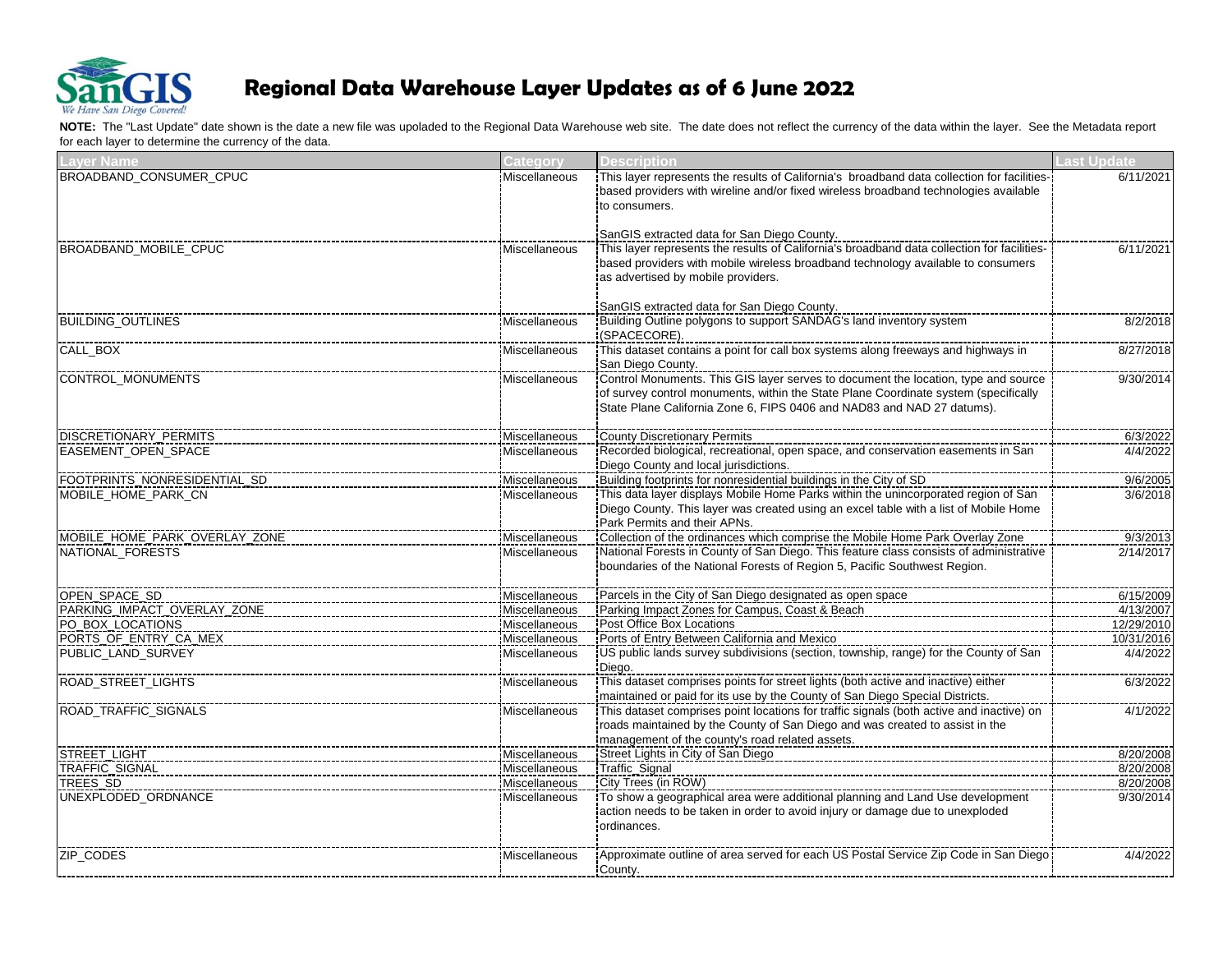

| ASSESSOR BOOK<br>Polygons representing the geographic extents of each of the County of San Diego's<br>Parcel<br>Assessor Parcel Map books.<br>LANDBASE BOUNDARIES<br>This dataset contains polylines depicting linear features of certain landbase<br>Parcel<br>boundaries (lots and parcels) that may be found in the SanGIS parcel, lots,<br>subdivision, and right-of-way layers.<br><b>LOTS</b><br>Parcel<br>San Diego. These lots pertain to land ownership as compared with Assessor Parcels<br>which represent 'taxable' parcels.<br>Parcels in San Diego County (stacked condos) (No Property Characteristics)<br><b>PARCELS</b><br>Parcel<br>Parcels in East Portion of San Diego County. Polygons representing current taxable<br>PARCELS EAST<br>Parcel<br>parcels in San Diego County and some non-taxable parcels.<br>PARCELS_NORTH<br>Parcel<br>taxable parcels in San Diego County and some non-taxable parcels.<br>PARCELS_SOUTH<br>Parcels in Southwest Portion of San Diego County. Polygons representing current<br>Parcel<br>taxable parcels in San Diego County and some non-taxable parcels.<br>DPR_TRAIL<br>Park<br>within park boundaries. This dataset is used specifically for the Parks and Recreation<br>Asset Management System (PRAMS).<br>This dataset comprises polygons of public parks within the County of San Diego,<br><b>PARKS</b><br>Park<br>including open space parks and preserves. The dataset respresents a consolidation<br>of parks datasets from the County of San Diego, incorporated cities, San Diego Port<br>District,<br>PARKS_CN<br>Park<br>cooperatively managed park units.<br>PARKS_SD<br>Park<br>within the Clty of San Diego.<br>This feature displays all official trails within Open Space areas managed by the City of<br>TRAILS_OPEN_SPACE_SD<br>Park<br>San Diego, Park and Recreation Department, Open Space Division as of 2022. This<br>Itrails layer is intended to be used for Open Space Park management and trail<br>reference<br><b>CASINOS</b><br>Casinos in San Diego County<br>Place<br><u>  Casinos in Carl Diego County</u><br> San Diego county colleges, universities, and other postsecondary education schools.<br><b>COLLEGES</b><br>Place<br>GAS_STATIONS<br>This dataset consists of points for the location of gas stations in San Diego County<br>Place<br>geocoded from address information obtained from the Department of Agriculture,<br>Weights and Measures.<br><b>HOSPITALS</b><br>This hospital point layer provides location information for mapping hospital facilities<br>Place<br>licensed by California Department of Public Health, Licensing and Certification. The<br>dataset is a subset of the OSHPD Healthcare Facility dataset to include only faci<br>This point feature layer represents the Designated Histroic Sites as mapped by the<br>HRB DESIGNATEDRESOURCESSD<br>Place<br>City Planning staff at the Development Services Department.<br>LAW_ENFORCEMENT_FACILITIES<br>Law Enforcement Facilities in San Diego County<br>Place<br>Libraries in the County of San Diego<br>LIBRARY<br>Place<br>Cell Site permits in the unincorporated County of San Diego.<br>PERMITS_CELL_SITES_CN<br>Place<br>Location of areas and specific features such as buildings and mountain tops. Created<br><b>PLACES</b><br>Place<br>to represent area features as point features on small scale mapping efforts.<br>REC_CENTER_CN<br>Place | <b>Layer Name</b> | Category | <b>Description</b> | Last Update |
|--------------------------------------------------------------------------------------------------------------------------------------------------------------------------------------------------------------------------------------------------------------------------------------------------------------------------------------------------------------------------------------------------------------------------------------------------------------------------------------------------------------------------------------------------------------------------------------------------------------------------------------------------------------------------------------------------------------------------------------------------------------------------------------------------------------------------------------------------------------------------------------------------------------------------------------------------------------------------------------------------------------------------------------------------------------------------------------------------------------------------------------------------------------------------------------------------------------------------------------------------------------------------------------------------------------------------------------------------------------------------------------------------------------------------------------------------------------------------------------------------------------------------------------------------------------------------------------------------------------------------------------------------------------------------------------------------------------------------------------------------------------------------------------------------------------------------------------------------------------------------------------------------------------------------------------------------------------------------------------------------------------------------------------------------------------------------------------------------------------------------------------------------------------------------------------------------------------------------------------------------------------------------------------------------------------------------------------------------------------------------------------------------------------------------------------------------------------------------------------------------------------------------------------------------------------------------------------------------------------------------------------------------------------------------------------------------------------------------------------------------------------------------------------------------------------------------------------------------------------------------------------------------------------------------------------------------------------------------------------------------------------------------------------------------------------------------------------------------------------------------------------------------------------------------------------------------------------------------------------------------------------------------------------------------------------------------------------------------------------------------------------------------------------------------------------------|-------------------|----------|--------------------|-------------|
|                                                                                                                                                                                                                                                                                                                                                                                                                                                                                                                                                                                                                                                                                                                                                                                                                                                                                                                                                                                                                                                                                                                                                                                                                                                                                                                                                                                                                                                                                                                                                                                                                                                                                                                                                                                                                                                                                                                                                                                                                                                                                                                                                                                                                                                                                                                                                                                                                                                                                                                                                                                                                                                                                                                                                                                                                                                                                                                                                                                                                                                                                                                                                                                                                                                                                                                                                                                                                                            |                   |          |                    | 4/4/2022    |
|                                                                                                                                                                                                                                                                                                                                                                                                                                                                                                                                                                                                                                                                                                                                                                                                                                                                                                                                                                                                                                                                                                                                                                                                                                                                                                                                                                                                                                                                                                                                                                                                                                                                                                                                                                                                                                                                                                                                                                                                                                                                                                                                                                                                                                                                                                                                                                                                                                                                                                                                                                                                                                                                                                                                                                                                                                                                                                                                                                                                                                                                                                                                                                                                                                                                                                                                                                                                                                            |                   |          |                    | 4/4/2022    |
|                                                                                                                                                                                                                                                                                                                                                                                                                                                                                                                                                                                                                                                                                                                                                                                                                                                                                                                                                                                                                                                                                                                                                                                                                                                                                                                                                                                                                                                                                                                                                                                                                                                                                                                                                                                                                                                                                                                                                                                                                                                                                                                                                                                                                                                                                                                                                                                                                                                                                                                                                                                                                                                                                                                                                                                                                                                                                                                                                                                                                                                                                                                                                                                                                                                                                                                                                                                                                                            |                   |          |                    | 4/4/2022    |
|                                                                                                                                                                                                                                                                                                                                                                                                                                                                                                                                                                                                                                                                                                                                                                                                                                                                                                                                                                                                                                                                                                                                                                                                                                                                                                                                                                                                                                                                                                                                                                                                                                                                                                                                                                                                                                                                                                                                                                                                                                                                                                                                                                                                                                                                                                                                                                                                                                                                                                                                                                                                                                                                                                                                                                                                                                                                                                                                                                                                                                                                                                                                                                                                                                                                                                                                                                                                                                            |                   |          |                    | 6/6/2022    |
|                                                                                                                                                                                                                                                                                                                                                                                                                                                                                                                                                                                                                                                                                                                                                                                                                                                                                                                                                                                                                                                                                                                                                                                                                                                                                                                                                                                                                                                                                                                                                                                                                                                                                                                                                                                                                                                                                                                                                                                                                                                                                                                                                                                                                                                                                                                                                                                                                                                                                                                                                                                                                                                                                                                                                                                                                                                                                                                                                                                                                                                                                                                                                                                                                                                                                                                                                                                                                                            |                   |          |                    | 6/6/2022    |
|                                                                                                                                                                                                                                                                                                                                                                                                                                                                                                                                                                                                                                                                                                                                                                                                                                                                                                                                                                                                                                                                                                                                                                                                                                                                                                                                                                                                                                                                                                                                                                                                                                                                                                                                                                                                                                                                                                                                                                                                                                                                                                                                                                                                                                                                                                                                                                                                                                                                                                                                                                                                                                                                                                                                                                                                                                                                                                                                                                                                                                                                                                                                                                                                                                                                                                                                                                                                                                            |                   |          |                    | 6/6/2022    |
|                                                                                                                                                                                                                                                                                                                                                                                                                                                                                                                                                                                                                                                                                                                                                                                                                                                                                                                                                                                                                                                                                                                                                                                                                                                                                                                                                                                                                                                                                                                                                                                                                                                                                                                                                                                                                                                                                                                                                                                                                                                                                                                                                                                                                                                                                                                                                                                                                                                                                                                                                                                                                                                                                                                                                                                                                                                                                                                                                                                                                                                                                                                                                                                                                                                                                                                                                                                                                                            |                   |          |                    | 6/6/2022    |
|                                                                                                                                                                                                                                                                                                                                                                                                                                                                                                                                                                                                                                                                                                                                                                                                                                                                                                                                                                                                                                                                                                                                                                                                                                                                                                                                                                                                                                                                                                                                                                                                                                                                                                                                                                                                                                                                                                                                                                                                                                                                                                                                                                                                                                                                                                                                                                                                                                                                                                                                                                                                                                                                                                                                                                                                                                                                                                                                                                                                                                                                                                                                                                                                                                                                                                                                                                                                                                            |                   |          |                    | 6/19/2020   |
|                                                                                                                                                                                                                                                                                                                                                                                                                                                                                                                                                                                                                                                                                                                                                                                                                                                                                                                                                                                                                                                                                                                                                                                                                                                                                                                                                                                                                                                                                                                                                                                                                                                                                                                                                                                                                                                                                                                                                                                                                                                                                                                                                                                                                                                                                                                                                                                                                                                                                                                                                                                                                                                                                                                                                                                                                                                                                                                                                                                                                                                                                                                                                                                                                                                                                                                                                                                                                                            |                   |          |                    | 4/1/2022    |
|                                                                                                                                                                                                                                                                                                                                                                                                                                                                                                                                                                                                                                                                                                                                                                                                                                                                                                                                                                                                                                                                                                                                                                                                                                                                                                                                                                                                                                                                                                                                                                                                                                                                                                                                                                                                                                                                                                                                                                                                                                                                                                                                                                                                                                                                                                                                                                                                                                                                                                                                                                                                                                                                                                                                                                                                                                                                                                                                                                                                                                                                                                                                                                                                                                                                                                                                                                                                                                            |                   |          |                    | 4/1/2022    |
|                                                                                                                                                                                                                                                                                                                                                                                                                                                                                                                                                                                                                                                                                                                                                                                                                                                                                                                                                                                                                                                                                                                                                                                                                                                                                                                                                                                                                                                                                                                                                                                                                                                                                                                                                                                                                                                                                                                                                                                                                                                                                                                                                                                                                                                                                                                                                                                                                                                                                                                                                                                                                                                                                                                                                                                                                                                                                                                                                                                                                                                                                                                                                                                                                                                                                                                                                                                                                                            |                   |          |                    | 7/5/2016    |
|                                                                                                                                                                                                                                                                                                                                                                                                                                                                                                                                                                                                                                                                                                                                                                                                                                                                                                                                                                                                                                                                                                                                                                                                                                                                                                                                                                                                                                                                                                                                                                                                                                                                                                                                                                                                                                                                                                                                                                                                                                                                                                                                                                                                                                                                                                                                                                                                                                                                                                                                                                                                                                                                                                                                                                                                                                                                                                                                                                                                                                                                                                                                                                                                                                                                                                                                                                                                                                            |                   |          |                    | 3/4/2022    |
|                                                                                                                                                                                                                                                                                                                                                                                                                                                                                                                                                                                                                                                                                                                                                                                                                                                                                                                                                                                                                                                                                                                                                                                                                                                                                                                                                                                                                                                                                                                                                                                                                                                                                                                                                                                                                                                                                                                                                                                                                                                                                                                                                                                                                                                                                                                                                                                                                                                                                                                                                                                                                                                                                                                                                                                                                                                                                                                                                                                                                                                                                                                                                                                                                                                                                                                                                                                                                                            |                   |          |                    | 10/31/2016  |
|                                                                                                                                                                                                                                                                                                                                                                                                                                                                                                                                                                                                                                                                                                                                                                                                                                                                                                                                                                                                                                                                                                                                                                                                                                                                                                                                                                                                                                                                                                                                                                                                                                                                                                                                                                                                                                                                                                                                                                                                                                                                                                                                                                                                                                                                                                                                                                                                                                                                                                                                                                                                                                                                                                                                                                                                                                                                                                                                                                                                                                                                                                                                                                                                                                                                                                                                                                                                                                            |                   |          |                    | 7/25/2011   |
|                                                                                                                                                                                                                                                                                                                                                                                                                                                                                                                                                                                                                                                                                                                                                                                                                                                                                                                                                                                                                                                                                                                                                                                                                                                                                                                                                                                                                                                                                                                                                                                                                                                                                                                                                                                                                                                                                                                                                                                                                                                                                                                                                                                                                                                                                                                                                                                                                                                                                                                                                                                                                                                                                                                                                                                                                                                                                                                                                                                                                                                                                                                                                                                                                                                                                                                                                                                                                                            |                   |          |                    | 3/14/2022   |
|                                                                                                                                                                                                                                                                                                                                                                                                                                                                                                                                                                                                                                                                                                                                                                                                                                                                                                                                                                                                                                                                                                                                                                                                                                                                                                                                                                                                                                                                                                                                                                                                                                                                                                                                                                                                                                                                                                                                                                                                                                                                                                                                                                                                                                                                                                                                                                                                                                                                                                                                                                                                                                                                                                                                                                                                                                                                                                                                                                                                                                                                                                                                                                                                                                                                                                                                                                                                                                            |                   |          |                    | 3/12/2021   |
|                                                                                                                                                                                                                                                                                                                                                                                                                                                                                                                                                                                                                                                                                                                                                                                                                                                                                                                                                                                                                                                                                                                                                                                                                                                                                                                                                                                                                                                                                                                                                                                                                                                                                                                                                                                                                                                                                                                                                                                                                                                                                                                                                                                                                                                                                                                                                                                                                                                                                                                                                                                                                                                                                                                                                                                                                                                                                                                                                                                                                                                                                                                                                                                                                                                                                                                                                                                                                                            |                   |          |                    | 10/9/2020   |
|                                                                                                                                                                                                                                                                                                                                                                                                                                                                                                                                                                                                                                                                                                                                                                                                                                                                                                                                                                                                                                                                                                                                                                                                                                                                                                                                                                                                                                                                                                                                                                                                                                                                                                                                                                                                                                                                                                                                                                                                                                                                                                                                                                                                                                                                                                                                                                                                                                                                                                                                                                                                                                                                                                                                                                                                                                                                                                                                                                                                                                                                                                                                                                                                                                                                                                                                                                                                                                            |                   |          |                    | 10/7/2019   |
|                                                                                                                                                                                                                                                                                                                                                                                                                                                                                                                                                                                                                                                                                                                                                                                                                                                                                                                                                                                                                                                                                                                                                                                                                                                                                                                                                                                                                                                                                                                                                                                                                                                                                                                                                                                                                                                                                                                                                                                                                                                                                                                                                                                                                                                                                                                                                                                                                                                                                                                                                                                                                                                                                                                                                                                                                                                                                                                                                                                                                                                                                                                                                                                                                                                                                                                                                                                                                                            |                   |          |                    | 12/11/2020  |
|                                                                                                                                                                                                                                                                                                                                                                                                                                                                                                                                                                                                                                                                                                                                                                                                                                                                                                                                                                                                                                                                                                                                                                                                                                                                                                                                                                                                                                                                                                                                                                                                                                                                                                                                                                                                                                                                                                                                                                                                                                                                                                                                                                                                                                                                                                                                                                                                                                                                                                                                                                                                                                                                                                                                                                                                                                                                                                                                                                                                                                                                                                                                                                                                                                                                                                                                                                                                                                            |                   |          |                    | 6/3/2022    |
|                                                                                                                                                                                                                                                                                                                                                                                                                                                                                                                                                                                                                                                                                                                                                                                                                                                                                                                                                                                                                                                                                                                                                                                                                                                                                                                                                                                                                                                                                                                                                                                                                                                                                                                                                                                                                                                                                                                                                                                                                                                                                                                                                                                                                                                                                                                                                                                                                                                                                                                                                                                                                                                                                                                                                                                                                                                                                                                                                                                                                                                                                                                                                                                                                                                                                                                                                                                                                                            |                   |          |                    | 5/20/2022   |
|                                                                                                                                                                                                                                                                                                                                                                                                                                                                                                                                                                                                                                                                                                                                                                                                                                                                                                                                                                                                                                                                                                                                                                                                                                                                                                                                                                                                                                                                                                                                                                                                                                                                                                                                                                                                                                                                                                                                                                                                                                                                                                                                                                                                                                                                                                                                                                                                                                                                                                                                                                                                                                                                                                                                                                                                                                                                                                                                                                                                                                                                                                                                                                                                                                                                                                                                                                                                                                            |                   |          |                    | 6/26/2017   |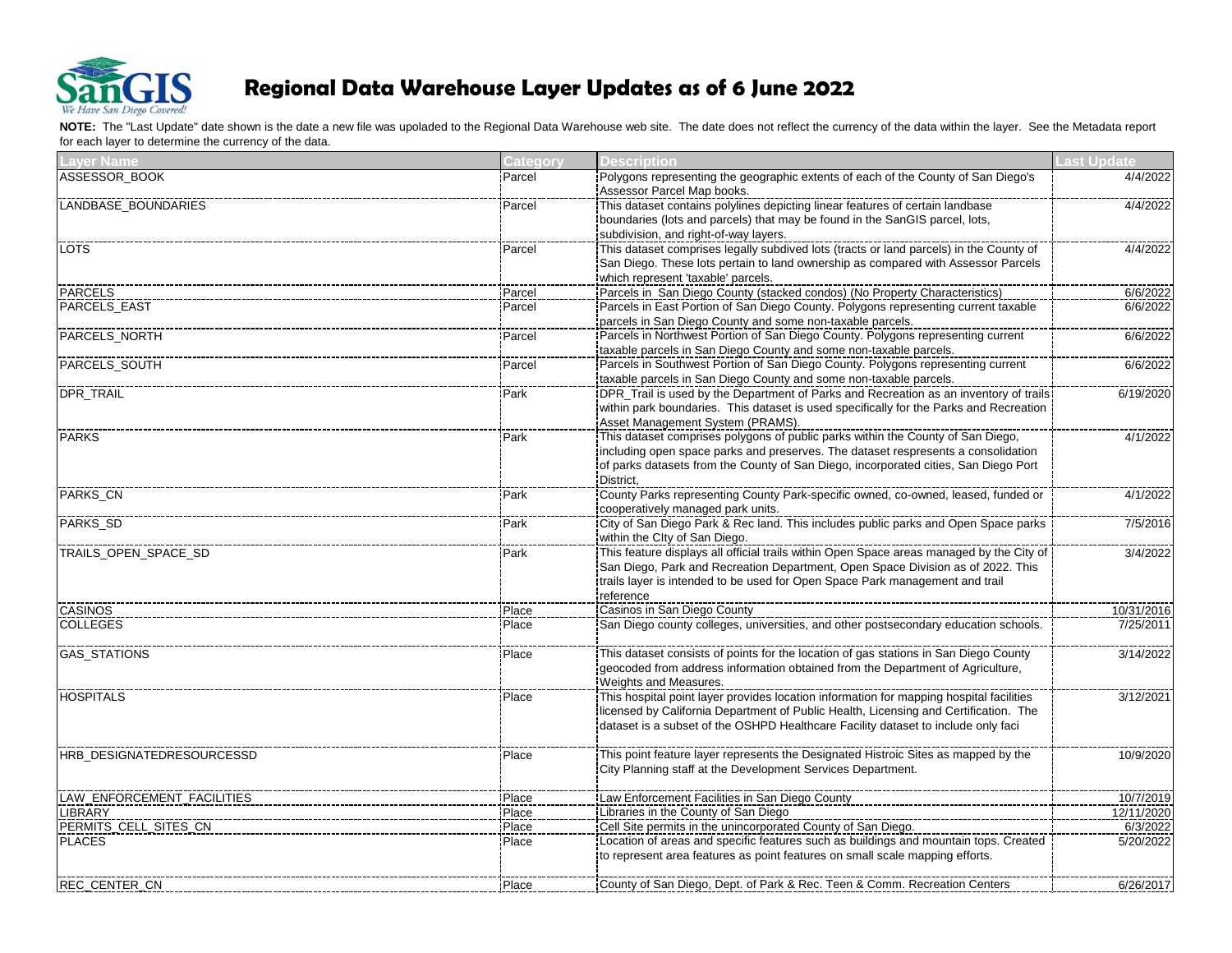

| <b>Laver Name</b>                                      | Category   | <b>Description</b>                                                                                                                                                | <b>ast Update</b> |
|--------------------------------------------------------|------------|-------------------------------------------------------------------------------------------------------------------------------------------------------------------|-------------------|
| REC_CENTER_SD                                          | Place      | Recreation Centers within the City of San Diego                                                                                                                   | 1/29/2006         |
| <b>SCHOOL</b>                                          | Place      | Public and private grade school sites. Includes elementary, middle, and high schools.<br>Used for mapping and analysis. When associated with enrollment, used for | 4/15/2022         |
|                                                        |            | transportation trip modeling and analysis.                                                                                                                        |                   |
| SCHOOL POLY                                            | Place      |                                                                                                                                                                   | 4/15/2022         |
|                                                        |            | Used for mapping and analysis. Used for Crime Mapping proximity analysis (Jessica's                                                                               |                   |
|                                                        |            | Law).                                                                                                                                                             |                   |
| WASTE_FACILITIES                                       | Place      | Waste Facilities within and bordering San Diego County                                                                                                            | 8/31/2015         |
| AIRPORT_APPROACH_OVERLAY_ZONE                          | <b>PTS</b> |                                                                                                                                                                   | 5/10/2012         |
|                                                        |            | vertical buffers are met between the FAA-established approach paths & structures                                                                                  |                   |
|                                                        |            | constructed around San Diego International Airport.                                                                                                               |                   |
| AIRPORT_ENVIRONS_OVERLAY_ZONE                          | <b>PTS</b> |                                                                                                                                                                   | 5/10/2012         |
|                                                        |            | surrounding land uses are compatible with the operation of San Diego International                                                                                |                   |
|                                                        |            | (Lindbergh Field).                                                                                                                                                |                   |
| AIRPORT_LAND_USE_COMPATIBILITY_OVERLAY_ZONE            | <b>PTS</b> | The ALUCOZ applies to the airport influence areas for MCAS Miramar, Brown Field,                                                                                  | 5/10/2012         |
|                                                        |            | Gillespie Field, and Montgomery Field as adopted by the San Diego County Regional                                                                                 |                   |
|                                                        |            | Airport Authority.                                                                                                                                                |                   |
| BEACH_PARKING_IMPACT_OVERLAY_ZONE                      | <b>PTS</b> |                                                                                                                                                                   | 2/7/2012          |
|                                                        |            | located in the Beach Impact Area. These properties are subject to higher levels of                                                                                |                   |
|                                                        |            | traffic congestion and parking need, due to beach usage.                                                                                                          |                   |
| CAMPUS_PARKING_IMPACT_OVERLAY_ZONE                     | <b>PTS</b> | An overlay zone which establishes additional parking reg. for prop. located in the                                                                                | 5/10/2012         |
|                                                        |            | Campus Impact Areas surrounding UCSD, SDSU, & USD. These prop. are subject to                                                                                     |                   |
|                                                        |            | higher levels of traffic congestion & parking need, due to campus usage.                                                                                          |                   |
|                                                        |            |                                                                                                                                                                   |                   |
| CLAIREMONT_MESA_HEIGHT_LIMITATION_OVERLAY_ZONE         | <b>PTS</b> |                                                                                                                                                                   | 1/17/2011         |
|                                                        |            | height limitation in portions of the Clairemont Mesa Community Plan.                                                                                              |                   |
| COASTAL_HEIGHT_LIMITATION_OVERLAY_ZONE                 | <b>PTS</b> |                                                                                                                                                                   | 5/21/2012         |
|                                                        |            | Ilmitation generally west of Interstate 5. Enacted by San Diego voters through                                                                                    |                   |
| COASTAL_ZONE_SENSITIVE_SLOPES_GEOLOGIC_HAZARD          | PTS        | Proposition "D" in 1972.<br>This dataset maps geologic hazard areas within the coastal zone.                                                                      | 5/21/2012         |
| COASTAL_ZONE_SENSITIVE_SLOPES_HABITAT                  | <b>PTS</b> | This dataset maps sensitive habitat areas within the coastal zone.                                                                                                | 5/21/2012         |
| COASTAL_ZONE_SENSITIVE_SLOPES_HILLSIDE_REVIEW          | <b>PTS</b> | This dataset maps environmentally sensitive slopes and hillsides containing various                                                                               | 5/21/2012         |
|                                                        |            | species of biological resources such as coastal sage and chaparral.                                                                                               |                   |
| COASTAL ZONE SENSITIVE SLOPES LOPEZ CANYON             | <b>PTS</b> | Development proposals on the north and south sides of Lopez Canyon are excluded                                                                                   | 5/21/2012         |
|                                                        |            | from the encroachment requirements of the Hillside Review overlay zone.                                                                                           |                   |
| COASTAL_ZONE_SENSITIVE_SLOPES_VIEWSHED                 | <b>PTS</b> | This dataset maps viewsheds within the coastal zone. Viewsheds are areas of                                                                                       | 1/26/2011         |
|                                                        |            | particular scenic or historic value that are deemed worthy of preservation against                                                                                |                   |
|                                                        |            | development.                                                                                                                                                      |                   |
| COSD_CUPD                                              | <b>PTS</b> |                                                                                                                                                                   | 9/3/2021          |
|                                                        |            | goals and objectives of the Mid-City Communities Plan and the College Area                                                                                        |                   |
|                                                        |            | Community Plan.                                                                                                                                                   |                   |
| FACILITIES BENEFIT ASSESSMENT                          | <b>PTS</b> | Ordinance O-15318, adopted by City Council on August 25, 1980, explains the                                                                                       | 6/13/2012         |
|                                                        |            | procedure for implementing an FBA. The FBA provides funding for public facilities                                                                                 |                   |
|                                                        |            | projects that serve a designated area, also known as the Area of Benefit.                                                                                         |                   |
| <b>MSCP VEGETATION SD</b>                              | <b>PTS</b> | The MSCP areas of vegetation and land cover throughout the City of San Diego. It                                                                                  | 7/19/2011         |
|                                                        |            | includes sensitive and non-sensitive vegetation.                                                                                                                  |                   |
| PRIME_INDUSTRIAL_LANDS                                 | <b>PTS</b> |                                                                                                                                                                   | 2/5/2010          |
|                                                        |            |                                                                                                                                                                   |                   |
| SAN_YSIDRO_IMPLEMENTING_ORDINANCE_DISCRETIONARY_REVIEW | <b>PTS</b> | Establishes additional regulations requiring discretionary review for development on                                                                              | 3/31/2012         |
|                                                        |            | properties located in the San Ysidro Implementing Ordinance areas.                                                                                                |                   |
|                                                        |            |                                                                                                                                                                   |                   |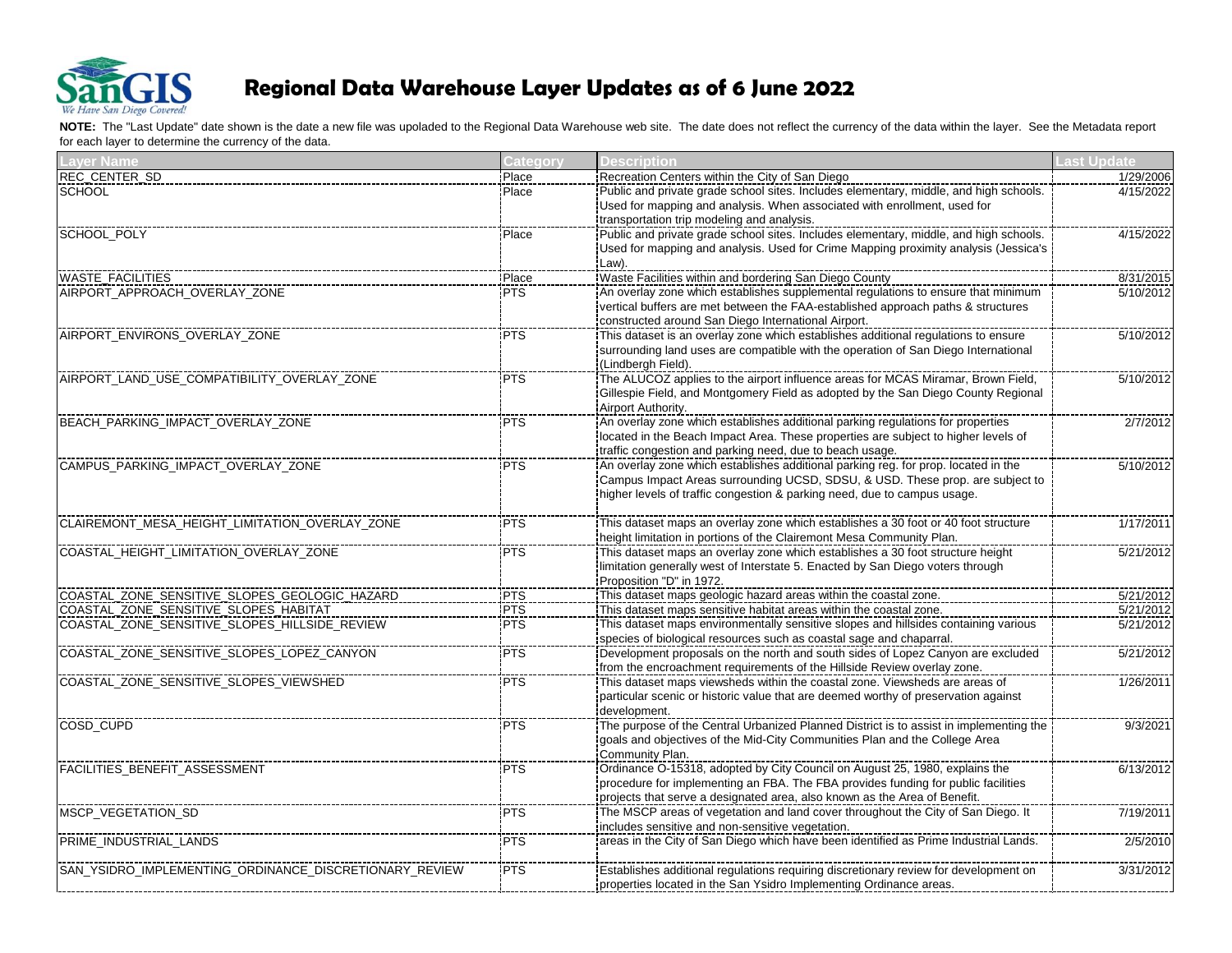

| <b>Layer Name</b>              | Category             | <b>Description</b>                                                                       | <b>Last Update</b> |
|--------------------------------|----------------------|------------------------------------------------------------------------------------------|--------------------|
| SENSITIVE_COASTAL_OVERLAY_ZONE | <b>PTS</b>           | This dataset maps an overlay zone which establishes additional regulations for           | 10/1/2004          |
|                                |                      | coastal zone properties which are located on or near sensitive coastal bluffs, coastal   |                    |
|                                |                      | beaches, or wetlands.                                                                    |                    |
| SENSITIVE_COASTAL_RESOURCE     | <b>PTS</b>           | The Sensitive Coastal Resource (SCR) overlay zone is to help protect and enhance         | 6/11/2012          |
|                                |                      | sensitive coastal bluffs, coastal beaches, and wetlands.                                 |                    |
| TRANSIT_AREA_OVERLAY_ZONE      | <b>PTS</b>           | Establishes additional parking regulations for areas receiving a high level of transit   | 3/1/2008           |
|                                |                      | service.                                                                                 |                    |
| URBAN_VILLAGE_OVERLAY_ZONE     | <b>PTS</b>           |                                                                                          | 10/15/2010         |
|                                |                      | of land uses in a compact pattern that will reduce dependency on the automobile,         |                    |
|                                |                      | improve air quality, and promote high quality interactive neighborhoods.                 |                    |
|                                |                      |                                                                                          |                    |
| VERNAL_POOLS_SD                | <b>PTS</b>           | This dataset maps the locations of vernal pools within the City of San Diego.            | 6/12/2012          |
| AMBULANCE_OPERATING_AREAS      | <b>Public Safety</b> |                                                                                          | 2/24/2021          |
|                                |                      | EMS.                                                                                     |                    |
| TRAUMA_AREAS                   | <b>Public Safety</b> | Trauma Areas                                                                             | 6/19/2018          |
| CIP_5YEAR_POLY                 | Public Works         | The Capital Improvement Program consists of improvements to roads and bridges;           | 8/13/2021          |
|                                |                      | facilities at the eight County-owned and operated airports and airstrips; flood control  |                    |
|                                |                      | facilities in unincorporated developed areas; and wastewater facilities                  |                    |
| CIP_LINE_SD                    | <b>Public Works</b>  |                                                                                          | 6/6/2022           |
|                                |                      | within the City of San Diego. The captured projects in this dataset are all CIP projects |                    |
|                                |                      | that can be geospatially represented by line project alignments.                         |                    |
| CIP_POINT_SD                   | Public Works         |                                                                                          | 5/2/2022           |
|                                |                      | within the City of San Diego. The captured projects in this dataset are all CIP projects |                    |
|                                |                      | that can be geospatially represented by point project alignments.                        |                    |
| CIP_POLY_SD                    | Public Works         | This dataset provides a portion of all Capital Improvements Program (CIP) projects       | 6/6/2022           |
|                                |                      | within the City of San Diego. The captured projects in this dataset are all CIP projects |                    |
|                                |                      | that can be geospatially represented by polygon project alignments.                      |                    |
| ROADS PAVEMENT PROJECTS        | <b>Public Works</b>  | County of San Diego Department of Public Works pavement resurfacing projects in          | 4/8/2022           |
|                                |                      | the unincorporated areas that have been recently complete, are currently being           |                    |
|                                |                      | worked on, or are planned in the near future.                                            |                    |
| RECYCLED_WATER_MAIN            | Recycled Water       | A filtered export to show the location of Recycled Water Mains as they are part of the   | 6/6/2022           |
|                                |                      | City of San Diego's Reclaimed Water System.                                              |                    |
| SEWER_MAIN_SD                  | Sewer                | To show the location of Wastewater Mains as they are part of the City of San Diego's     | 6/6/2022           |
|                                |                      | <b>Wastewater Collection System</b>                                                      |                    |
| SEWER_MANHOLE_SD               | Sewer                | To show the location of Wastewater Manholes as they are part of the City of San          | 6/6/2022           |
|                                |                      | Diego's Wastewater Collection System.                                                    |                    |
| WW_CLEANOUT                    | Sewer                |                                                                                          | 9/24/2021          |
|                                |                      | these features may or may not be maintained by the San Diego County Sanitation           |                    |
|                                |                      | District.                                                                                |                    |
| <b>WW FACILITY</b>             | Sewer                | San Diego County Sanitation District facility                                            | 9/24/2021          |
| <b>WW_GRAVITY_MAIN</b>         | Sewer                | Unpressurized pipes for conveying sewage. As identified, these features may or may       | 6/3/2022           |
|                                |                      | not be maintained by the San Diego County Sanitation District.                           |                    |
| WW_MANHOLE                     | Sewer                | Manholes within San Diego County Sanitation District network. As identified, these       | 6/3/2022           |
|                                |                      | features may or may not be maintained by the San Diego County Sanitation District.       |                    |
|                                |                      |                                                                                          |                    |
| WW_PIPE_END                    | Sewer                | Sewer pipe end. As identified, these features may or may not be maintained by the        | 5/20/2022          |
|                                |                      | San Diego County Sanitation District.                                                    |                    |
| WW_PRESSURIZED_MAIN            | Sewer                |                                                                                          | 9/24/2021          |
|                                |                      | be maintained by the San Diego County Sanitation District.                               |                    |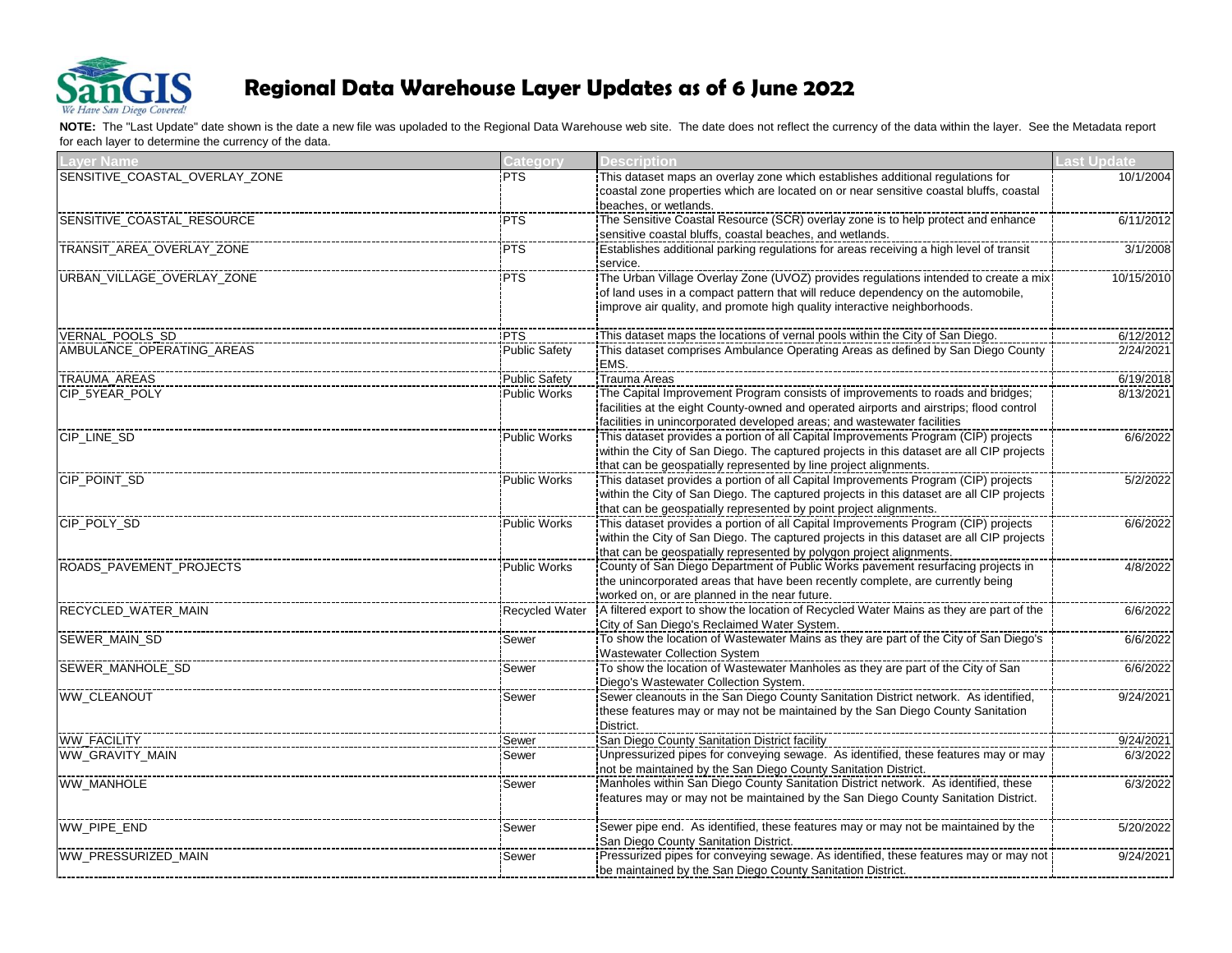

| <b>Layer Name</b>           | Category    | <b>Description</b>                                                                             | <b>Last Update</b> |
|-----------------------------|-------------|------------------------------------------------------------------------------------------------|--------------------|
| WW_SEWER_SERVICE_SUBAREA    | Sewer       | Sanitation District Service Area Boundary - This layer would be utilized to determine if       | 9/24/2021          |
|                             |             | a specific San Diego County unincorporated property is located within the Districts            |                    |
|                             |             | sewer service boundary or proximity thereof.                                                   |                    |
| SLOPE_STEEP25_CN            | Slope       | Steep slopes (greater than 25%) for San Diego County                                           | 8/31/2015          |
| SLOPES_1992_SD              | Slope       | City Slopes (1992)                                                                             | 1/22/2015          |
| SLOPES_1999_SD              | Slope       | City Slopes (1999)                                                                             | 1/30/2006          |
| <b>SLOPES CN</b>            | Slope       | This layer was generated to show County-wide relief representation, expressed as               | 9/15/2014          |
|                             |             | 'percent slope' and aggregated in four classifications, based on their percentages and         |                    |
|                             |             | their increase in slope severity.                                                              |                    |
| DRAIN_CONVEYANCE            | StormDrain  | City Storm Drain Channels and Pipes                                                            | 7/19/2012          |
| <b>DRAIN STRUCTURE</b>      | StormDrain  | <b>City Storm Drain Structures</b>                                                             | 7/19/2012          |
| ROAD_CHANNELS               | StormDrain  | Channels in the unincorporated San Diego County. Most are maintained either by                 | 3/27/2020          |
|                             |             | road fund crews or flood control district crews. Some private channels are also                |                    |
|                             |             | included in this dataset.                                                                      |                    |
| <b>ROAD CULVERTS</b>        | StormDrain  | Culverts in the unincorporated San Diego County. Most are maintained either by road            | 9/24/2021          |
|                             |             | fund crews or flood control district crews. Some private culverts are also included in         |                    |
|                             |             | this dataset.                                                                                  |                    |
| <b>SUBDIVISION</b>          | Subdivision |                                                                                                | 4/4/2022           |
|                             |             | Diego County. Layer shows only the extent of the subdivision map recorded and does             |                    |
|                             |             | not include individual lots created by the recorded subdivision. LOTS layer that               |                    |
|                             |             | information                                                                                    |                    |
| SUBDIVISION_LINE            | Subdivision |                                                                                                | 4/4/2022           |
|                             |             | boundary of recorded subdivision maps in San Diego County. Line segments are used:             |                    |
|                             |             | in creation of SUBDIVISION layer polygons and indicate type of boundary line for               |                    |
|                             |             | each segment.                                                                                  |                    |
| ELEV_GRID_10M               | Topography  | 10-meter Raster Elevation data mid 1970's                                                      | 1/1/1970           |
| ELEV GRID 30M               | Topography  | 30-meter Raster Elevation data mid 1970's                                                      | 1/1/1970           |
| TOPO_1999_2FT_SD            | Topography  | City 2 Foot Interval Contours (1999)                                                           | 10/18/2003         |
| TOPO 1999 5FT SD            | Topography  | City 5 Foot Interval Contours (1999)                                                           | 10/18/2003         |
| <b>TOPO 200</b>             | Topography  | <b>SANDAG 200 foot Contours</b>                                                                | 9/2/2009           |
| TOPO 2014 2FT CARLSBAD      | Topography  | This feature class is a subset of a larger 2014 2ft topographical dataset. This feature        | 12/2/2015          |
|                             |             | class covers the Oceanside, Carlsbad and Encinitas area                                        |                    |
| TOPO 2014 2FT DELUZ         | Topography  | This feature class is a subset of a larger 2014 2ft topographical dataset. This feature        | 12/2/2015          |
|                             |             | class covers the North Oceanside, Bonsall and East Pendleton area.                             |                    |
| TOPO_2014_2FT_ELCAJON       | Topography  | This feature class is a subset of a larger 2014 2ft topographical dataset. This feature        | 12/2/2015          |
|                             |             | class covers the El Cajon, Santee and West Poway area approximately.                           |                    |
| TOPO 2014 2FT ESCONDIDO     | Topography  | This feature class is a subset of a larger 2014 2ft topographical dataset. This feature        | 12/2/2015          |
|                             |             | class covers the Escondido, San Pasqual, North Poway and Valley Center area                    |                    |
|                             |             | approximately.                                                                                 |                    |
| TOPO_2014_2FT_JAMUL         | Topography  | <u>This feature class is a subset of a larger 2014 2ft topographical dataset. This feature</u> | 12/2/2015          |
|                             |             | class covers the Jamul, Otay Mesa and West Chula Vista area approximately.                     |                    |
|                             |             |                                                                                                |                    |
| TOPO_2014_2FT_LEJOLLA       | Topography  |                                                                                                | 12/2/2015          |
|                             |             | class covers the City of San Diego, La Jolla, Del Mar and Solana Beach area                    |                    |
|                             |             | approximately.                                                                                 |                    |
| TOPO_2014_2FT_MARGARITAPEAK | Topography  | This feature class is a subset of a larger 2014 2ft topographical dataset. This feature        | 12/2/2015          |
|                             |             | class covers the Margarita Peak (North Pendleton) area approximately.                          |                    |
|                             |             |                                                                                                |                    |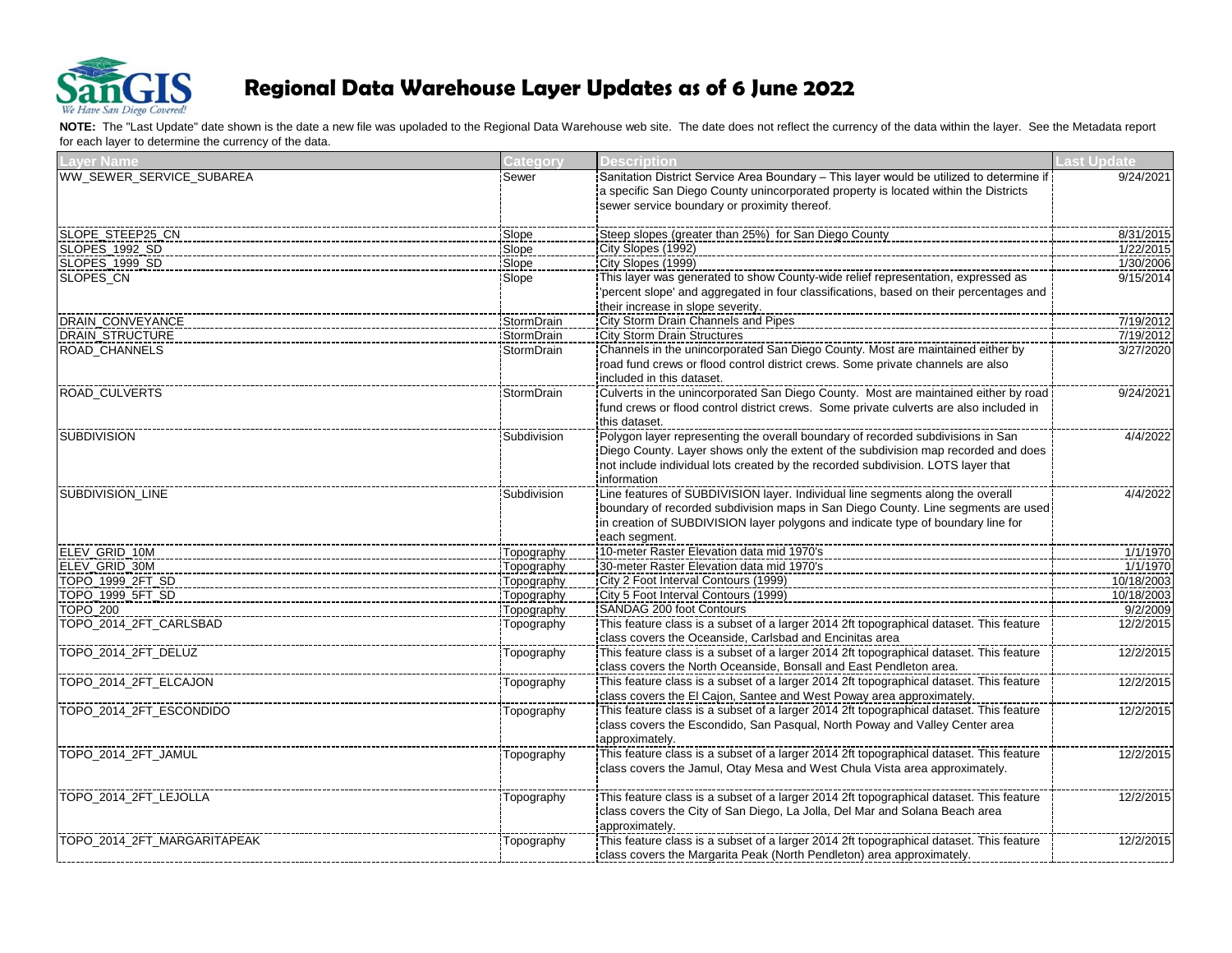

| <b>Layer Name</b>            | <b>Category</b> | <b>Description</b>                                                                                                                                                                                                                                              | <b>Last Update</b> |
|------------------------------|-----------------|-----------------------------------------------------------------------------------------------------------------------------------------------------------------------------------------------------------------------------------------------------------------|--------------------|
| TOPO_2014_2FT_NATIONALCITY   | Topography      | This feature class is a subset of a larger 2014 2ft topographical dataset. This feature<br>class covers the Imperial Beach, National City, Coronado, Lemon Grove and Chula<br>Vista area approximately.                                                         | 12/2/2015          |
| TOPO_2014_2FT_NWPENDLETON    | Topography      | This feature class is a subset of a larger 2014 2ft topographical dataset. This feature<br>class covers the North West Pendleton area approximately.                                                                                                            | 12/2/2015          |
| TOPO_2014_2FT_OCEANSIDENORTH | Topography      | This feature class is a subset of a larger 2014 2ft topographical dataset. This feature<br>class covers the North Oceanside and Camp Pendleton area approximately.                                                                                              | 12/2/2015          |
| TOPO_2014_2FT_POWAYLAMESA    | Topography      | This feature class is a subset of a larger 2014 2ft topographical dataset. This feature<br>class covers the Poway and La Mesa area approximately.                                                                                                               | 12/2/2015          |
| TOPO_2014_2FT_SANMARCOS      | Topography      | This feature class is a subset of a larger 2014 2ft topographical dataset. This feature<br>class covers the San Marcos, San Dieguito and Vista area approximately.                                                                                              | 12/2/2015          |
| TOPO_2014_2FT_SANPASQUAL     | Topography      | This feature class is a subset of a larger 2014 2ft topographical dataset. This feature<br>class covers the San Pasqual and Valley Center area approximately.                                                                                                   | 12/2/2015          |
| TOPO 2014 2FT TIJUANA        | Topography      | This feature class is a subset of a larger 2014 2ft topographical dataset. This feature<br>class covers the Tiiuana area.                                                                                                                                       | 12/2/2015          |
| TOPO_2014_2FT_VALLEYCENTER   | Topography      | class covers the Valley Center area approximately.                                                                                                                                                                                                              | 12/2/2015          |
| TOPO_2015_5FT_JAMULDULZURA   | Topography      | created at SanGIS<br>This feature class covers the Barona, Lakeside, Crest-Dehesa, Otay and Jamul-<br>Dulzura area approximately.                                                                                                                               | 2/28/2017          |
| TOPO 2015 5FT JULIAN         | Topography      | This feature class is a subset of a larger 2015 5ft topographical dataset that was<br>created at SanGIS<br>This feature class covers the Warner Springs, North Mountain and Julian area<br>approximately.                                                       | 2/28/2017          |
| TOPO_2015_5FT_MOUNTAINEMPIRE | Topography      | This feature class is a subset of a larger 2015 5ft topographical dataset that was<br>created at SanGIS<br>This feature class covers the Alpine, Central Mountain, Jamul-Dulzura, Mountain<br>Empire area approximately.                                        | 2/28/2017          |
| TOPO_2015_5FT_PALAPAUMA      | Topography      | This feature class is a subset of a larger 2015 5ft topographical dataset that was<br>created at SanGIS<br>This feature class covers the Fallbrook, Rainbow, Bonsall, Pala-Pauma, North County<br>Metro and Ramona area approximately                           | 2/28/2017          |
| TOPO 40                      | Topography      | SANDAG 40 foot Contours. USGS 7.5 minute contour data created by SDSU                                                                                                                                                                                           | 1/1/2005           |
| <b>BIKE ROUTES</b>           | Transportation  | Bike paths, lanes and routes used for making the San Diego Region Bike Mapwebsite.                                                                                                                                                                              | 4/8/2022           |
| <b>FREEWAYS</b>              | Transportation  | Freeways, on and off ramps and transitions                                                                                                                                                                                                                      | 1/24/2012          |
| <b>MAJOR ROADS</b>           | Transportation  | Co., and Imperial Co.                                                                                                                                                                                                                                           | 8/27/2018          |
| RAIL_SG                      | Transportation  | Imperial County, southern Orange and Riverside Counties, and northern Baja, CA<br>Mexico.                                                                                                                                                                       | 4/8/2022           |
| RIGHT_OF_WAY                 | Transportation  | This dataset consists of polygons showing dedicated rights-of-way (ROW) within the<br>County of San Diego. The dataset is a subset of the Parcel dataset where sub-type=5.<br>Rights-of-way are shown whether they are improved (constructed) or not build out. | 6/6/2022           |